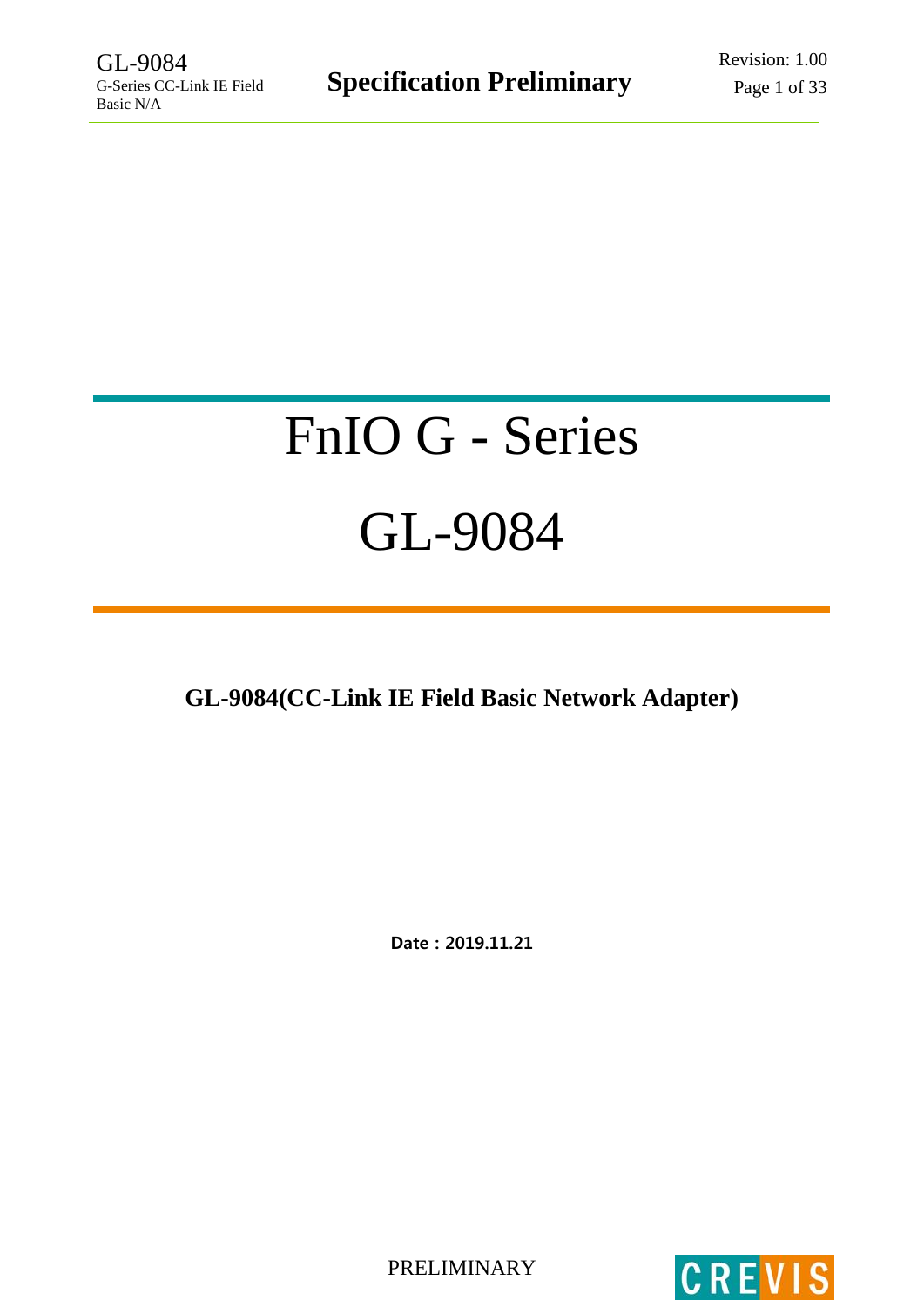# <span id="page-1-0"></span>**Table of Contents**

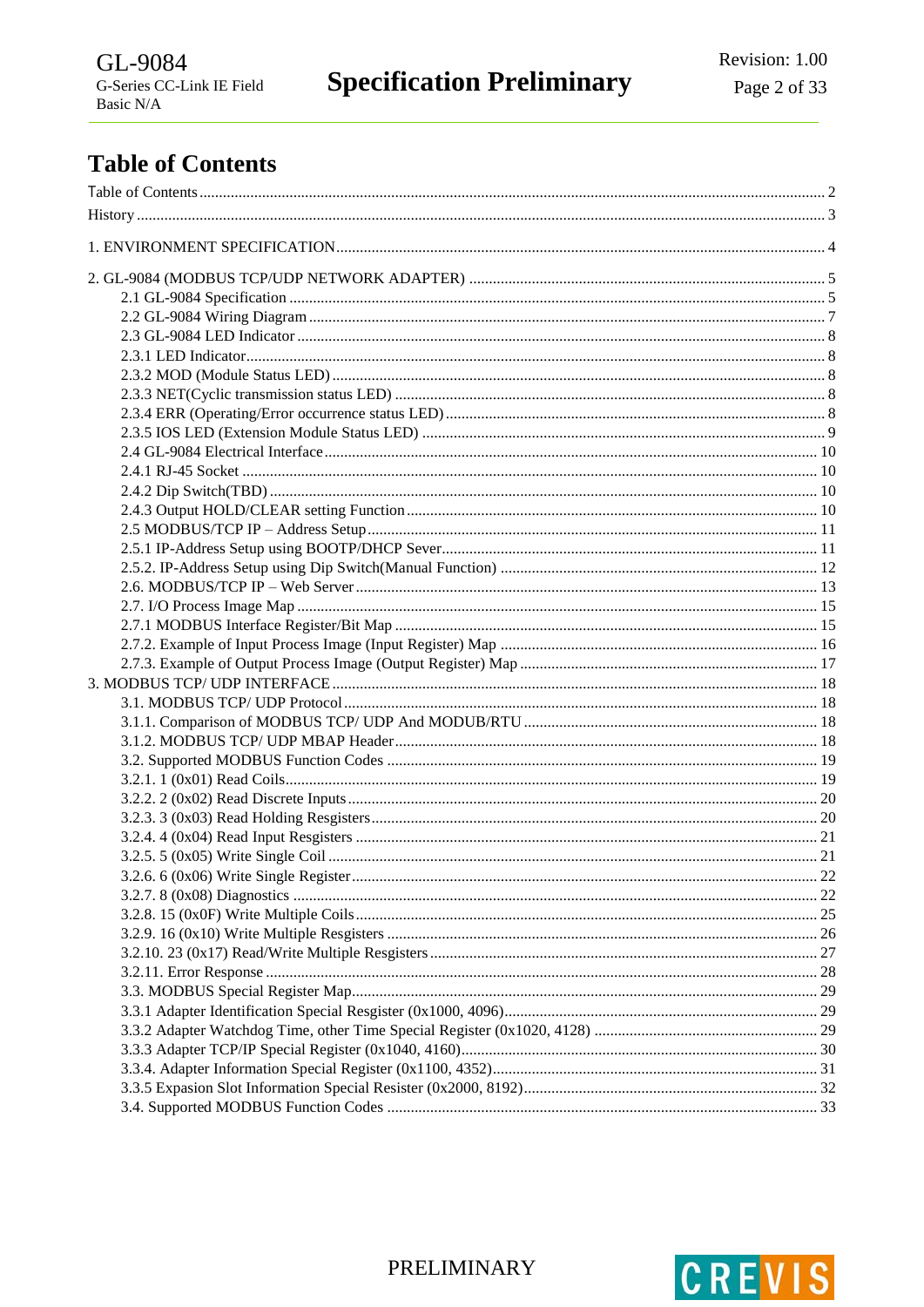# <span id="page-2-0"></span>**History**

| REV. | <b>PAGES</b> | <b>REMARKS</b> | <b>DATE</b> | <b>Editor</b> |
|------|--------------|----------------|-------------|---------------|
| 1.00 |              |                |             |               |
|      |              |                |             |               |
|      |              |                |             |               |



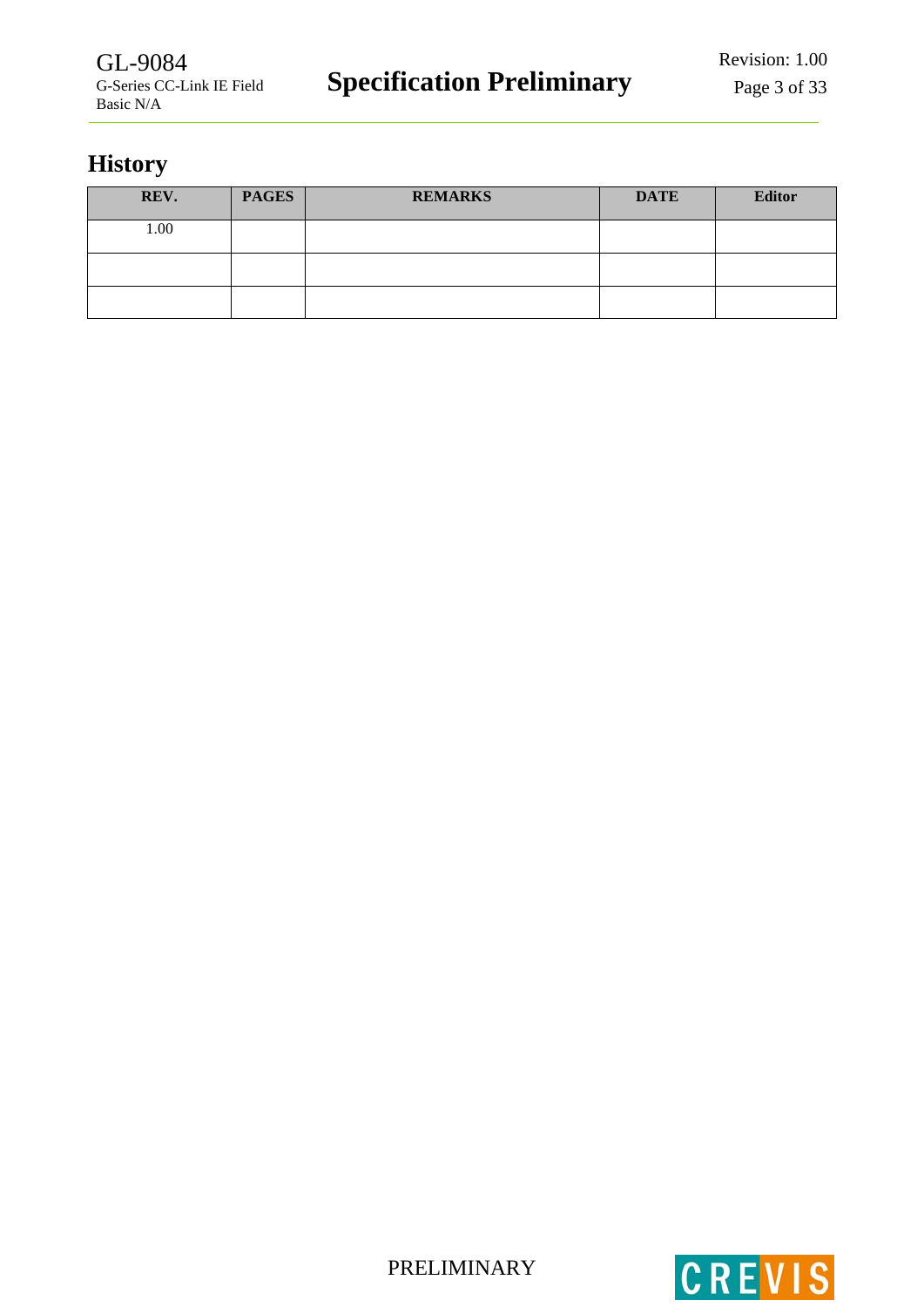# <span id="page-3-0"></span>**1. ENVIRONMENT SPECIFICATION**

| <b>Test Equipment</b>        |                                                                          |
|------------------------------|--------------------------------------------------------------------------|
| <b>Operating Temperature</b> | $-40^{\circ}\text{C} \sim 60^{\circ}\text{C}$ : 1A full load is allowed. |
| <b>UL</b> Temperature        | $-20^{\circ}$ C ~60 $^{\circ}$ C                                         |
| Storage Temperature          | $-40^{\circ}$ C ~ $85^{\circ}$ C                                         |
| <b>Relative Humidity</b>     | $5\% \sim 90\%$ non-condensing                                           |
| Mounting                     | DIN rail                                                                 |

| <b>General specification</b>       |                                                                                                   |
|------------------------------------|---------------------------------------------------------------------------------------------------|
| <b>Shock Operating</b>             | IEC 60068-2-27                                                                                    |
| <b>Vibration Resistance</b>        | Based on IEC 60068-2-6                                                                            |
|                                    | Sine Vibration                                                                                    |
|                                    | $5 \sim 25$ Hz : 1.6mm                                                                            |
|                                    | $25 \sim 300$ Hz: 4g                                                                              |
|                                    | Sweep Rate: 1 Oct/min, 20 cycles                                                                  |
|                                    | Random Vibration                                                                                  |
|                                    | $10 \sim 40$ Hz: $0.0125$ g <sup>2</sup> /Hz                                                      |
|                                    | $40 \sim 100$ Hz: $0.0125 \rightarrow 0.002$ g <sup>2</sup> /Hz                                   |
|                                    | $100 \sim 500$ Hz: $0.002$ g <sup>2</sup> /Hz                                                     |
|                                    | $500 \sim 2000 \text{Hz}$ : $0.002 \rightarrow 1.3 \text{ x } 10^{-4} \text{ g}$ <sup>2</sup> /Hz |
|                                    | Test time : 1 hrs for each test                                                                   |
| <b>EMC Resistance Burst/ESD</b>    | EN 61000-6-2: 2005                                                                                |
|                                    | EN 61000-6-4/A11 : 2011                                                                           |
| Installation Pos. / Protect. Class | Variable/IP20                                                                                     |
| Product Certifications             | CE, UL(Not yet)                                                                                   |

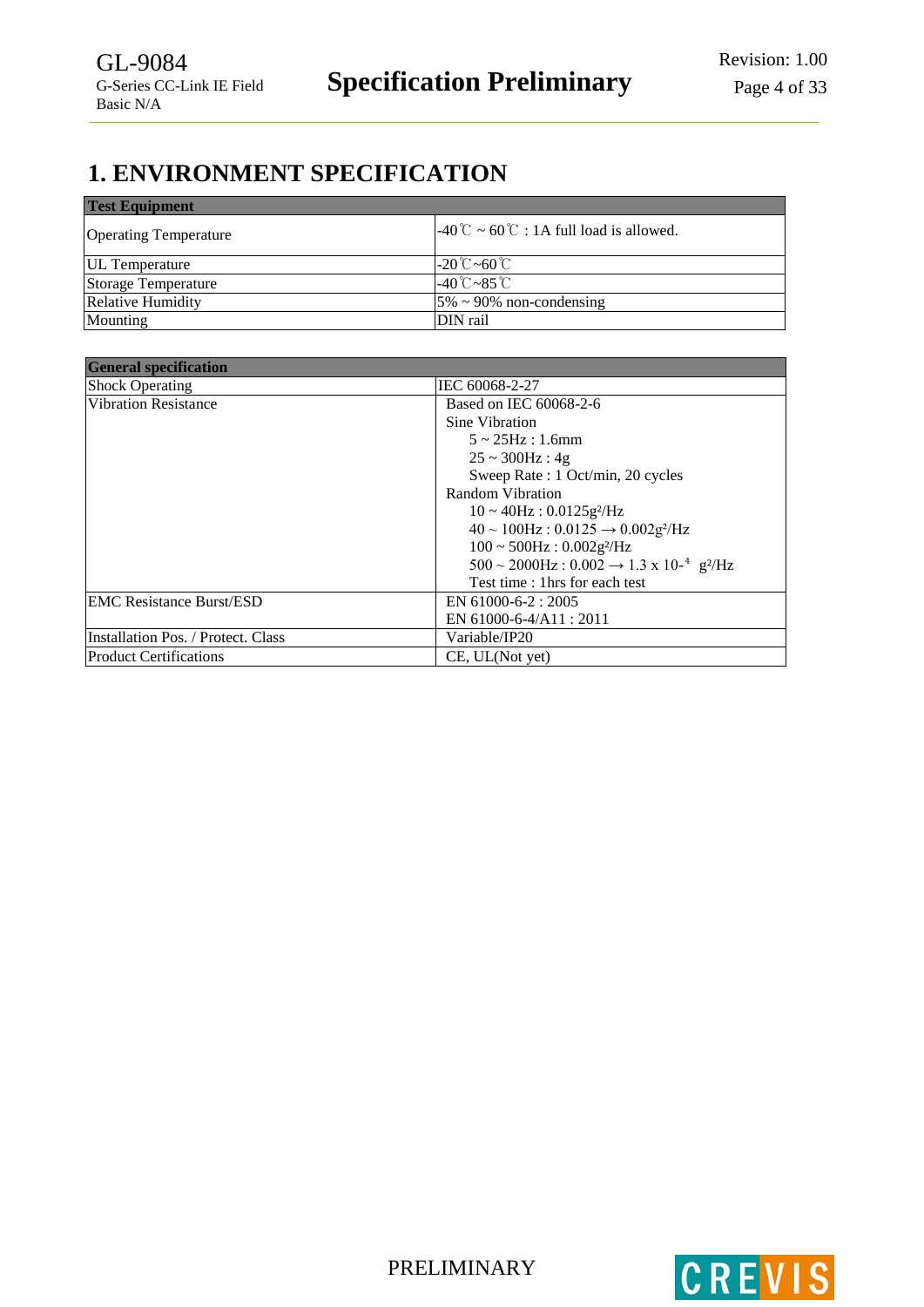# <span id="page-4-0"></span>**2. GL-9084 (MODBUS TCP/UDP NETWORK ADAPTER)**

# <span id="page-4-1"></span>**2.1 GL-9084 Specification**

| <b>Items</b>                            | <b>Specification</b>                                                                                                                                                                                                                                              |  |
|-----------------------------------------|-------------------------------------------------------------------------------------------------------------------------------------------------------------------------------------------------------------------------------------------------------------------|--|
| <b>Input Specification</b>              |                                                                                                                                                                                                                                                                   |  |
| Adapter Type                            | Slave station (CC-Link IE Field Basic Server)                                                                                                                                                                                                                     |  |
| Protocol                                | CC-Link IE Field Basic, SLMP                                                                                                                                                                                                                                      |  |
| Sub-Protocol                            | MODBUS/TCP, MODBUS/UDP, HTTP, DHCP, 10 TCP<br>Connections                                                                                                                                                                                                         |  |
| Port number                             | 61450 (CyclicData)<br>61451 (port number of the slave station of NodeSerch)                                                                                                                                                                                       |  |
| Max. Expantsion Module                  | 16 slots                                                                                                                                                                                                                                                          |  |
| Number of occupied stations             | $1 \sim 4$ stations                                                                                                                                                                                                                                               |  |
| Max. Data Size(RX, RY)                  | each 32 bytes (4 Stations occupied)                                                                                                                                                                                                                               |  |
| Max. Data Size(RWr, RWw)                | each 256 bytes (4 Stations occupied)                                                                                                                                                                                                                              |  |
| Max. Input / Output Data Size           | Max. Input 256 bytes / Output 256 bytes                                                                                                                                                                                                                           |  |
| Max. link points per station (RX, RY)   | each 64 points                                                                                                                                                                                                                                                    |  |
| Max. link points per station (RWr, RWw) | each 32 points                                                                                                                                                                                                                                                    |  |
| Max Length Bus Line                     | Up to 100m from Ethernet Hub/Switch with twisted CAT5<br>UTP/STP                                                                                                                                                                                                  |  |
| Max. Nodes                              | 64 node                                                                                                                                                                                                                                                           |  |
| <b>Baud Rate</b>                        | 10/100Mbps, Auto-negotiation, Full duplex                                                                                                                                                                                                                         |  |
| <b>Interface Connector</b>              | RJ-45 socket * 2pcs                                                                                                                                                                                                                                               |  |
| IP-Address Setup                        | Via DHCP/BOOTP or IOGuide(Crevis Software)                                                                                                                                                                                                                        |  |
| <b>IP-Address Range</b>                 | $xxxx.xxx.xxx.1 \sim 253$ (User area)<br>$xxxx.xxx.xxx.254 \sim 255$ (Reserved for IAP Function)                                                                                                                                                                  |  |
| <b>IAP</b> Mode                         | When DIP Switch 1 to 8 setting is 254 or 255<br>(Using only Internet Explorer / recommended version 11)                                                                                                                                                           |  |
| Indicator                               | 4 LEDs<br>1 Green/Red, Module Status (MOD)<br>1 Green, Physical Connection (NET)<br>1 Green, Exchange Data/Traffic Present (ERR)<br>1 Green/Red, Expansion I/O Module Statsus (IOS)<br>2 LEDs (each RJ45 Connector)<br>1 Yellow, Link/Active<br>1 Green, Not used |  |
| <b>Module Location</b>                  | Starter module left side of G-Series system                                                                                                                                                                                                                       |  |

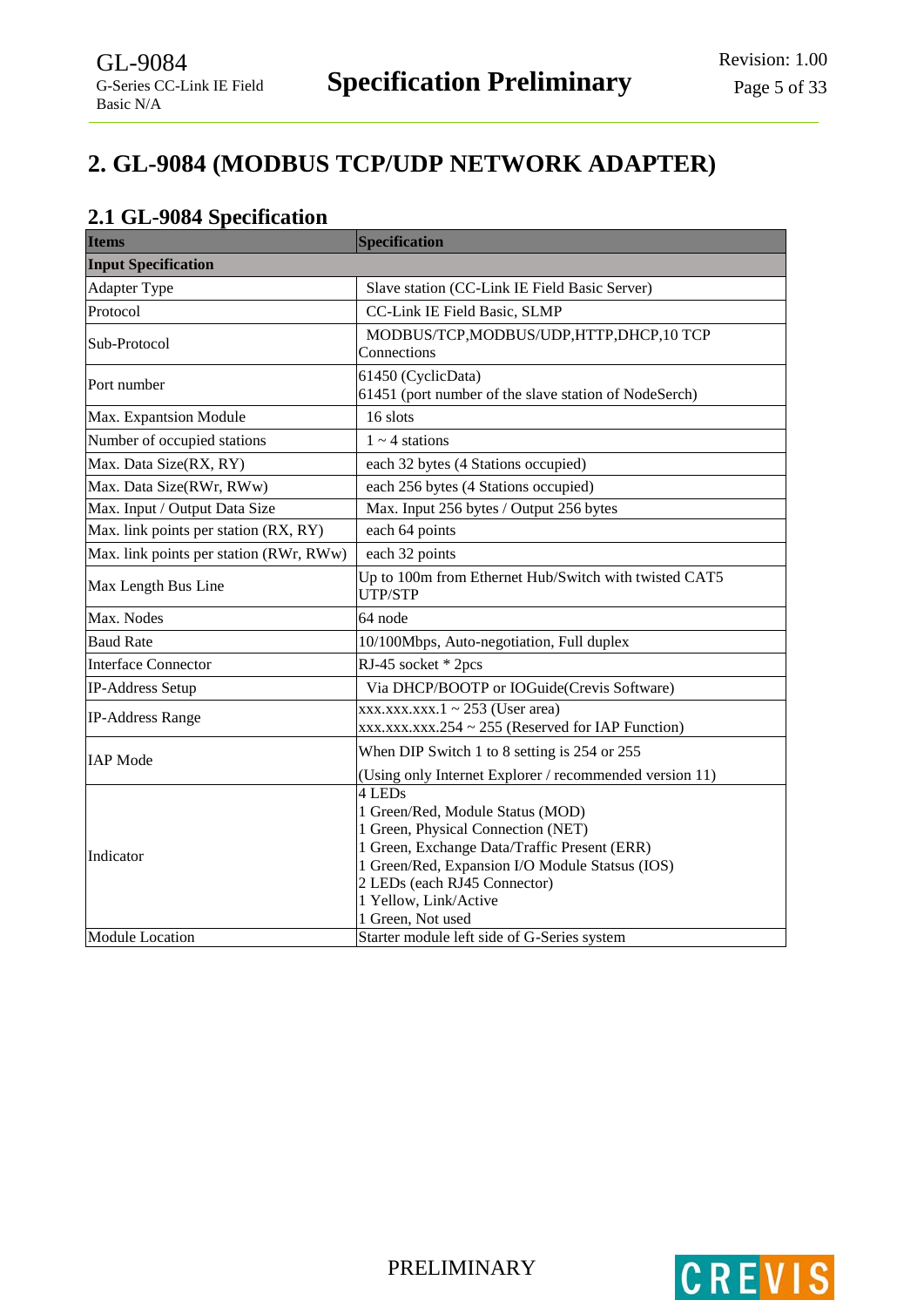| <b>General specification</b>     |                                                                                                                                                      |  |
|----------------------------------|------------------------------------------------------------------------------------------------------------------------------------------------------|--|
| <b>System Power</b>              | Supply voltage: 24Vdc nominal<br>Supply voltage range : 15~28.8Vdc<br>Reverse polarity protection                                                    |  |
| Power Dissipation                | 60mA typical @ 24Vdc                                                                                                                                 |  |
| Current for I/O Module           | 1.0A @ 5Vdc                                                                                                                                          |  |
| <b>Isolation</b>                 | System power to internal logic : Non-isolation<br>System power I/O driver : Isolation                                                                |  |
| Field Power                      | Supply voltage: 24Vdc typical (Max. 32Vdc)<br>* Field Power Range is different depending on IO Module series.<br>Refer to IO Module's Specification. |  |
| Max. Current Field Power Contact | DC 8A Max                                                                                                                                            |  |
| Weight                           | 76g                                                                                                                                                  |  |
| Module Size                      | $22mm \times 109mm \times 70mm$                                                                                                                      |  |



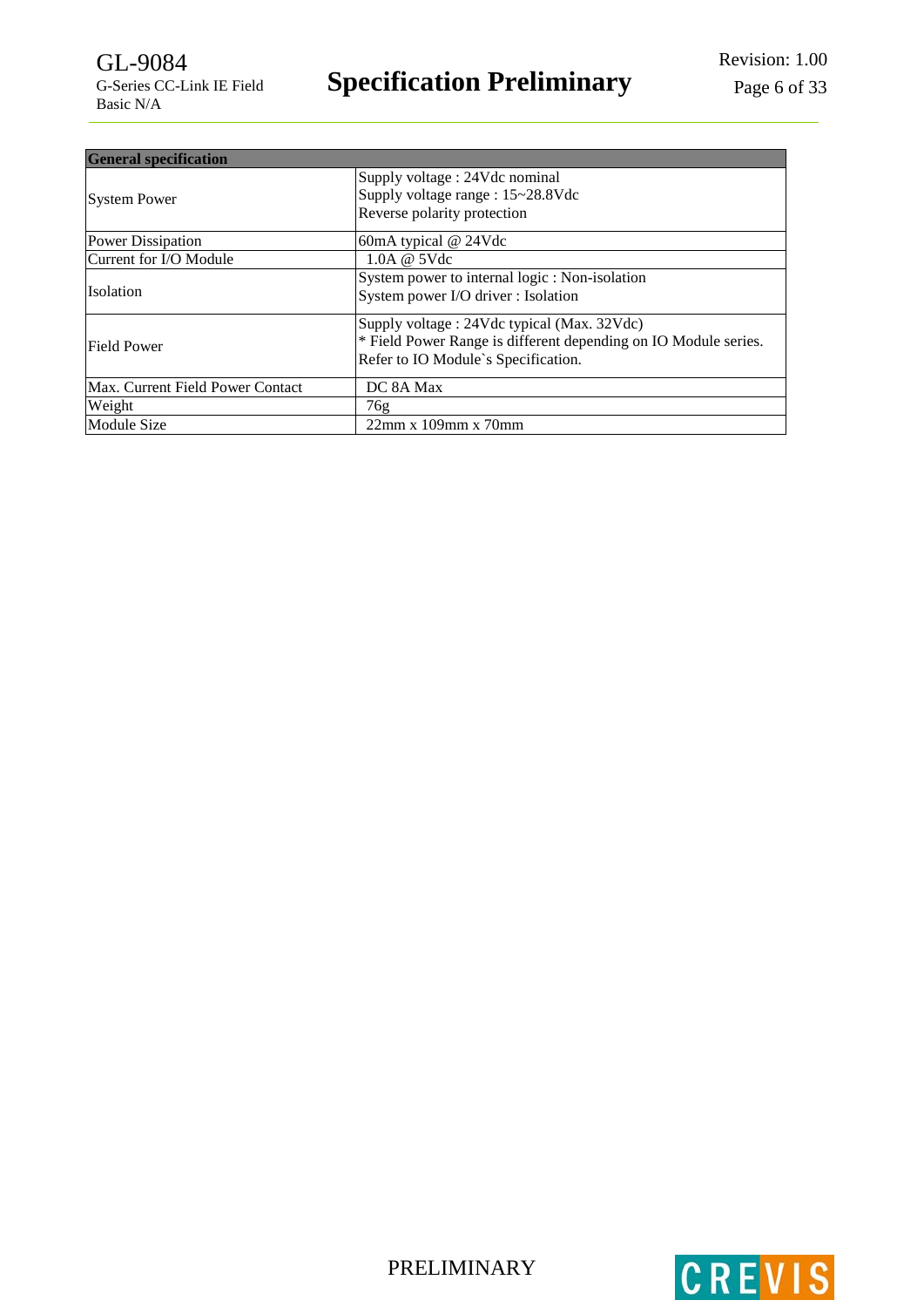# <span id="page-6-0"></span>**2.2 GL-9084 Wiring Diagram**



| Pin No. | <b>Signal Description</b> |
|---------|---------------------------|
|         | System Power, 24V         |
|         | System Power, Ground      |
|         | F.G                       |
|         | Field Power, Ground       |
|         | Field Power, 24V          |

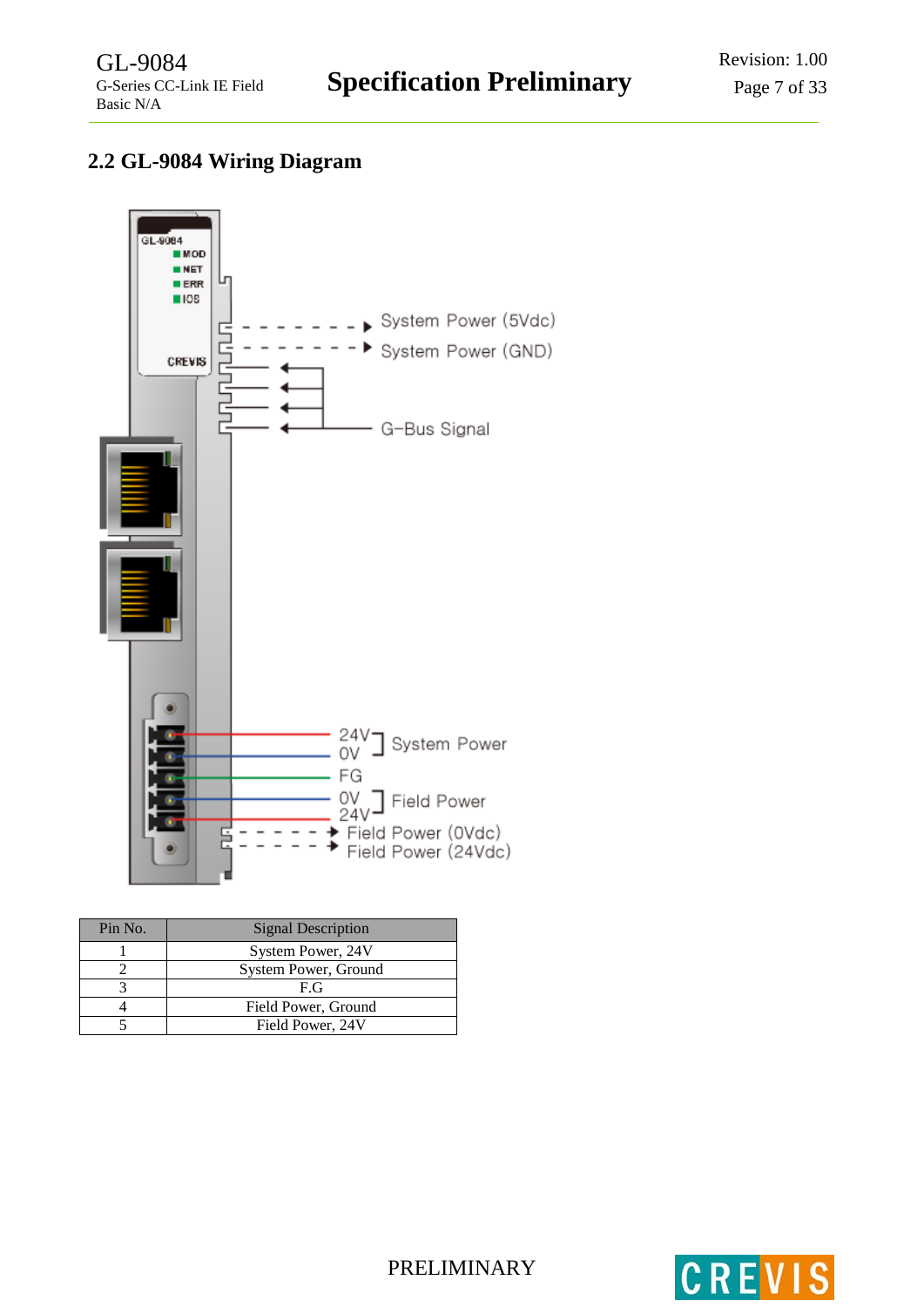# <span id="page-7-0"></span>**2.3 GL-9084 LED Indicator**

# <span id="page-7-1"></span>**2.3.1 LED Indicator**



| LED        | <b>LED Function / Description</b> | <b>LED</b> Color |
|------------|-----------------------------------|------------------|
| <b>MOD</b> | <b>Module Status</b>              | Green/Red        |
| <b>NET</b> | <b>Physical Connection</b>        | Green            |
| ERR        | Exchange Data/Traffic Present     | Green/RED        |
| IOS        | <b>Extension Module Status</b>    | Green/Red        |

# <span id="page-7-2"></span>**2.3.2 MOD (Module Status LED)**

| <b>Status</b>       | <b>LED</b>            | <b>To indicate</b>                                                                          |
|---------------------|-----------------------|---------------------------------------------------------------------------------------------|
| Not Powered         | <b>OFF</b>            | Not power is supplied to the unit.                                                          |
| Device Operational  | Green                 | The unit is operating in normal condition.                                                  |
| Devicce in Standby  | <b>Flashing Green</b> | The device needs commissioning due to configuration<br>missing,<br>incomplete or incorrect. |
| <b>MODBUS Error</b> | Green/Red Toggle      | MODBUS error such as watchodg error, etc.                                                   |
| <b>Minor Fault</b>  | Flashing Red          | Recoverable Fault.<br>- EEPROM checksum fault.                                              |
| Unrecoverable Fault | Red                   | The device has an unrecoverable fault.<br>- Memory error or CPU watchdog error.             |

# <span id="page-7-3"></span>**2.3.3 NET(Cyclic transmission status LED)**

| <b>Status</b> | <b>LED</b>            | To indicate                             |
|---------------|-----------------------|-----------------------------------------|
| Disconnected  | <b>OFF</b>            | Disconnected                            |
| Stop          | <b>Flashing Green</b> | Cyclic transmission not being performed |
| Run           | Green                 | Cyclic transmission being performed     |

# <span id="page-7-4"></span>**2.3.4 ERR (Operating/Error occurrence status LED)**

| <b>Status</b>      | <b>LED</b>   | <b>To indicate</b>                                              |
|--------------------|--------------|-----------------------------------------------------------------|
| Not Powered        | <b>OFF</b>   | Device is idle or may not be powered.                           |
| Normal operation   | Green        | The unit is operating in normal condition.                      |
| <b>Minor Error</b> | Flashing Red | Duplication of slave stations                                   |
| Major Error        | Red          | Duplication of master stations<br>Invalid the occupied stations |

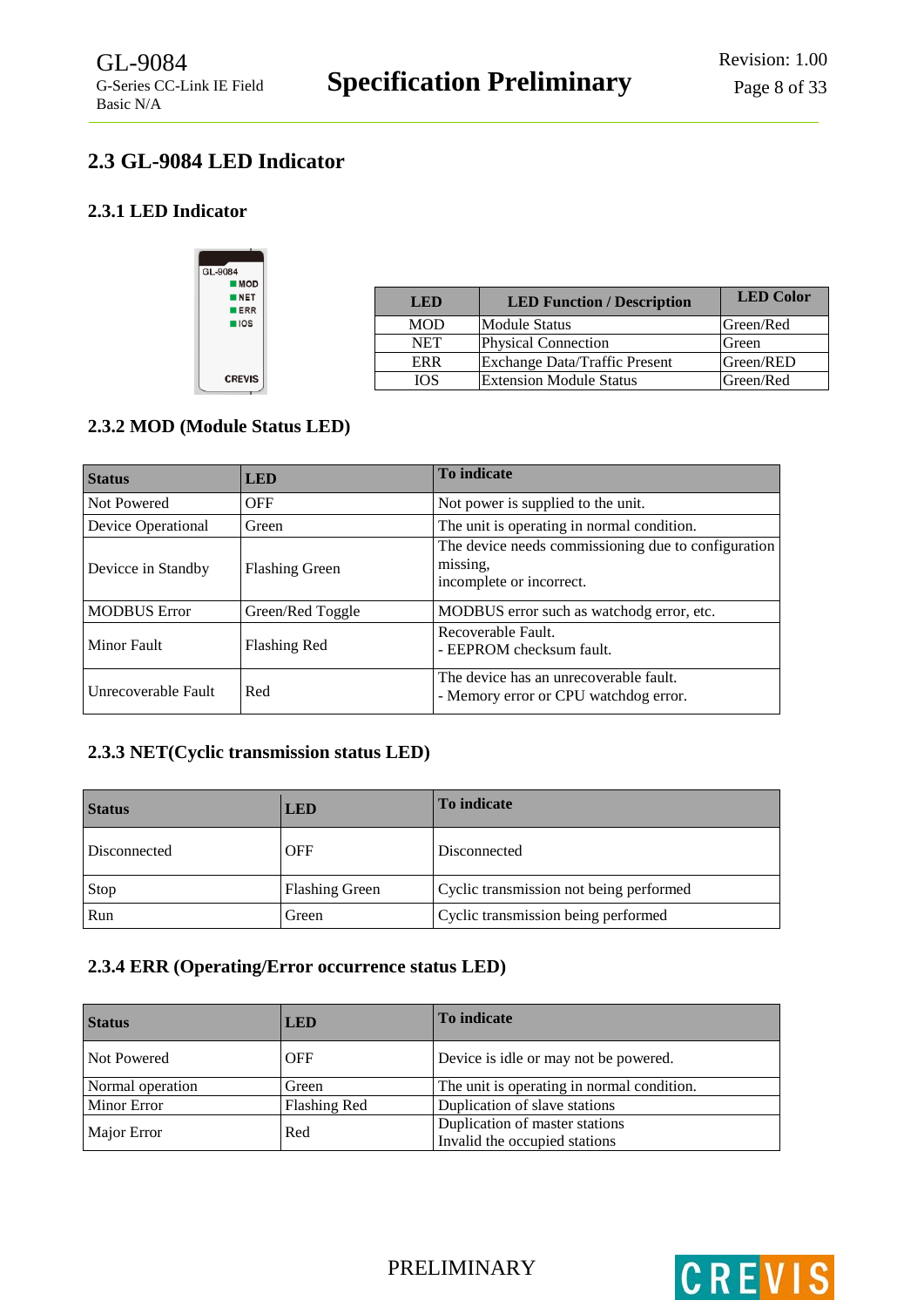# <span id="page-8-0"></span>**2.3.5 IOS LED (Extension Module Status LED)**

| <b>Status</b>                                  | <b>LED</b>          | To indicate                                                                                                                                                                                                                                                                                                                                  |
|------------------------------------------------|---------------------|----------------------------------------------------------------------------------------------------------------------------------------------------------------------------------------------------------------------------------------------------------------------------------------------------------------------------------------------|
| Not Powered                                    | <b>OFF</b>          | Device may not be powered.                                                                                                                                                                                                                                                                                                                   |
| No Expansion Module                            | <b>Flashing Red</b> | Adapter has no expansion module                                                                                                                                                                                                                                                                                                              |
| Internal Bus Connection,<br>Run Exchanging I/O | Green               | Exchanging I/O data.                                                                                                                                                                                                                                                                                                                         |
| <b>Expansion Configuration</b><br>Failed       | Red                 | One or more expansion module occurred in fault<br>state.<br>- Detected invalid expansion module ID.<br>- Overflowed Input/Output Size<br>- Too many expansion module<br>- Initialization failure<br>- Communication failure.<br>- Changed expansion module configuration.<br>- Mismatch vendor code between adapter and<br>expansion module. |



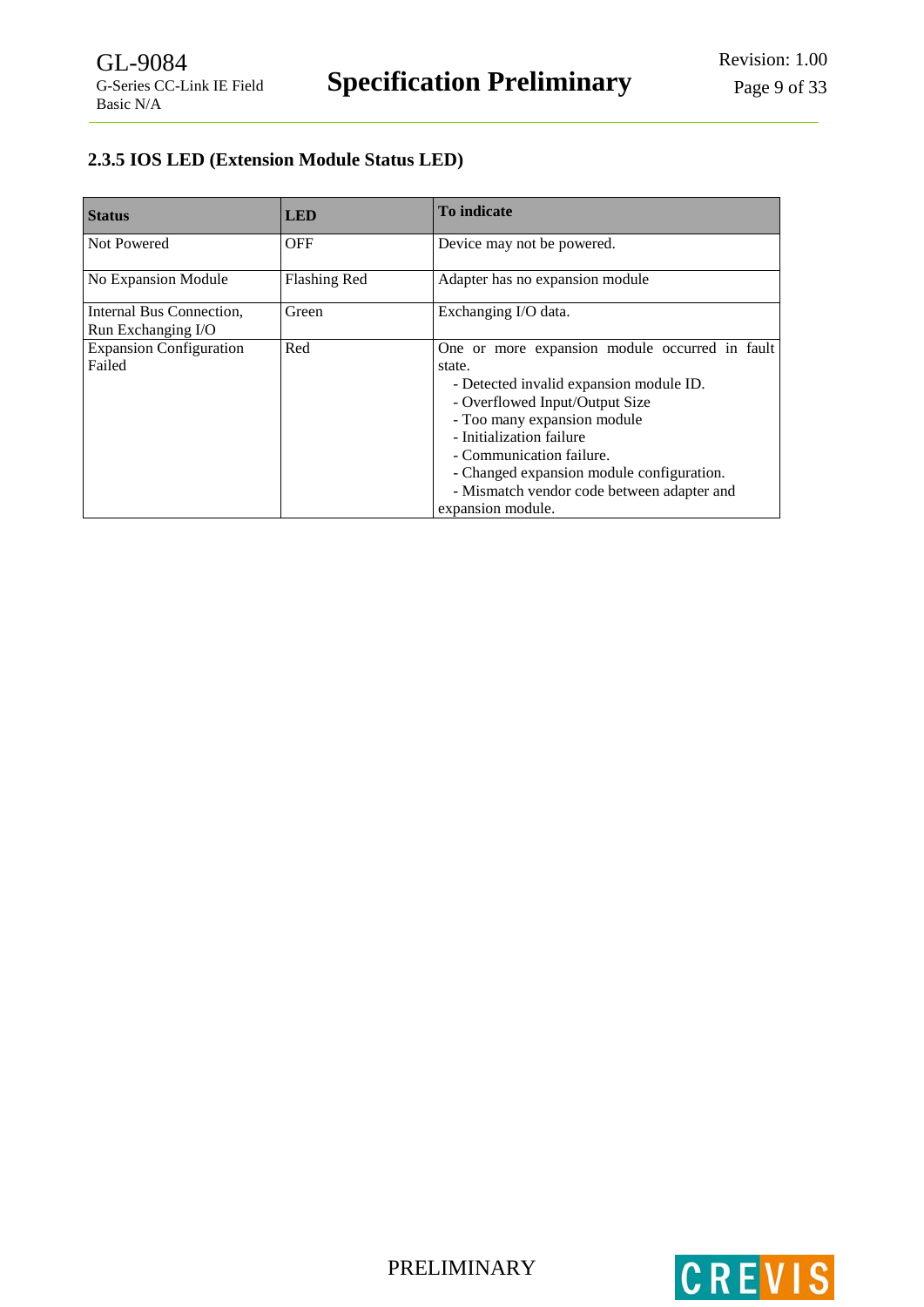# <span id="page-9-0"></span>**2.4 GL-9084 Electrical Interface**

## <span id="page-9-1"></span>**2.4.1 RJ-45 Socket**



|    | $RJ-45$ | <b>Signal Name</b> | <b>Description</b> |
|----|---------|--------------------|--------------------|
|    |         | $TD+$              | Transmit +         |
| 41 | 2       | TD-                | Transmit -         |
|    | 3       | $RD+$              | Receive +          |
|    | 4       |                    |                    |
|    | 5       |                    |                    |
|    | 6       | $RD-$              | Receive -          |
|    | 7       |                    |                    |
|    | 8       |                    |                    |
|    | Case    | Shield             |                    |

Shield RJ-45 Socket

# <span id="page-9-2"></span>**2.4.2 Dip Switch(TBD)**



| <b>DIP</b><br>Pole# |                 | <b>Description</b>                              |
|---------------------|-----------------|-------------------------------------------------|
| 1                   | IP DIP bit# $0$ | Lowest IP Address when                          |
| 2                   | IP DIP bit#1    | $Pole#10=ON$<br>ex) XXX.XXX.XXX.IP DIP          |
| 3                   | IP DIP bit#2    |                                                 |
| 4                   | IP DIP bit#3    |                                                 |
| 5                   | IP DIP bit#4    |                                                 |
| 6                   | IP DIP bit#5    |                                                 |
| 7                   | IP DIP bit# $6$ |                                                 |
| 8                   | IP DIP bit#7    |                                                 |
| 9                   |                 | $= ON :$ Enable DHCP/BOOTP $*$                  |
| 10                  |                 | $= ON: Use Lowest IP Address with IP DIP value$ |

**\* DHCP/BOOTP have to be set in special register(default : BOOTP). (0x1045, ref 3.3.3).**

# <span id="page-9-3"></span>**2.4.3 Output HOLD/CLEAR setting Function**

|                         |                                       | <b>HOLD</b>        |                    | <b>CLEAR</b>       |                    |  |  |  |
|-------------------------|---------------------------------------|--------------------|--------------------|--------------------|--------------------|--|--|--|
| <b>Operation status</b> |                                       | Last output status | Last output status | Last output status | Last output status |  |  |  |
|                         |                                       | ON                 | <b>OFF</b>         | ON                 | <b>OFF</b>         |  |  |  |
|                         | Master in RUN                         | ON                 | <b>OFF</b>         | ON                 | <b>OFF</b>         |  |  |  |
|                         | Master in STOP                        | <b>ON</b>          | <b>OFF</b>         | <b>OFF</b>         | <b>OFF</b>         |  |  |  |
| Data link               | Master in PAUSE                       | <b>ON</b>          | <b>OFF</b>         | <b>ON</b>          | <b>OFF</b>         |  |  |  |
| in operation            | Master in RESET                       | <b>ON</b>          | <b>OFF</b>         | <b>OFF</b>         | <b>OFF</b>         |  |  |  |
|                         | Master suspended<br>by error          | <b>ON</b>          | <b>OFF</b>         | <b>OFF</b>         | <b>OFF</b>         |  |  |  |
|                         | During disconnection/cyclic stop   ON |                    | <b>OFF</b>         | <b>OFF</b>         | <b>OFF</b>         |  |  |  |

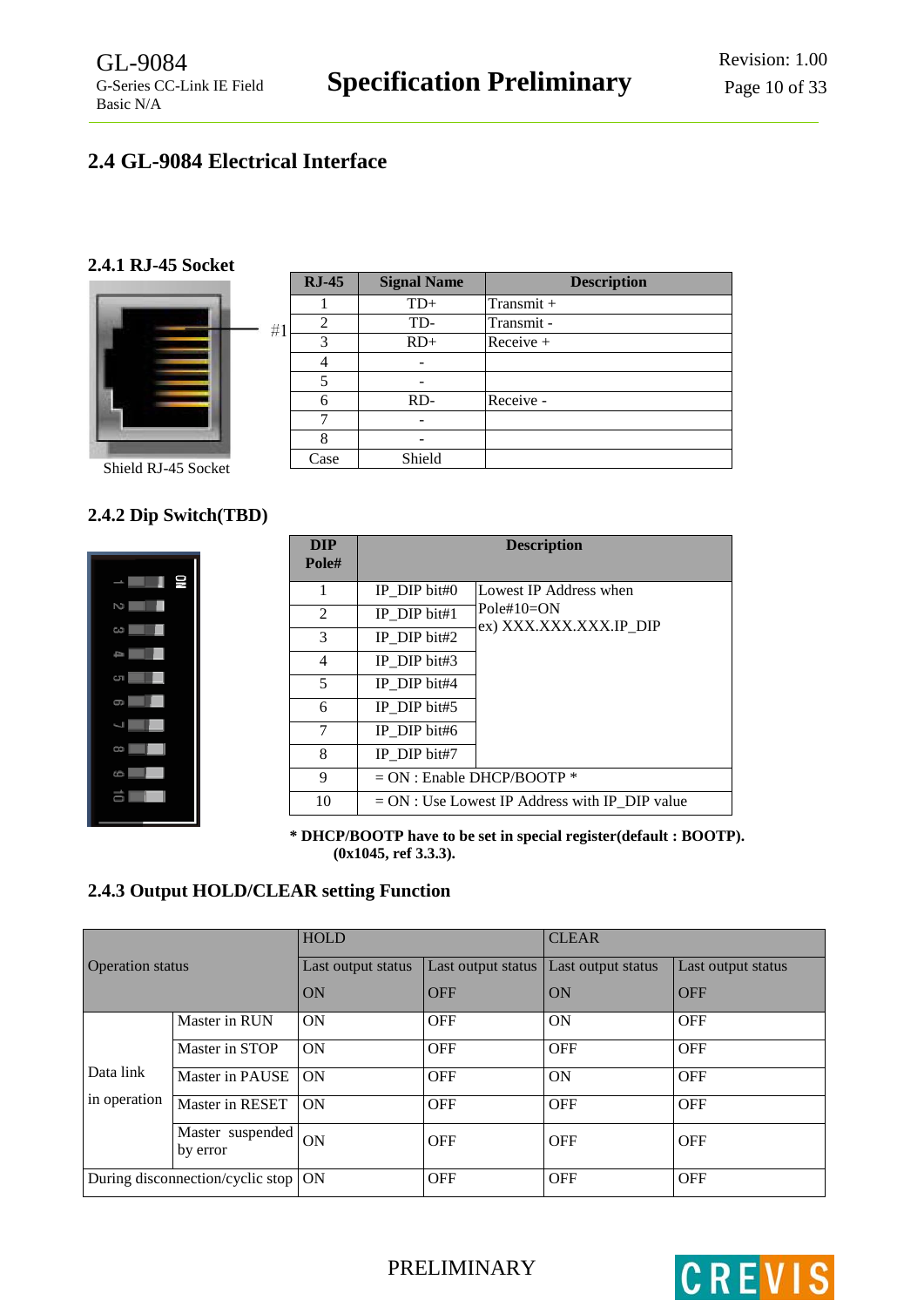# <span id="page-10-0"></span>**2.5 MODBUS/TCP IP – Address Setup**

# <span id="page-10-1"></span>**2.5.1 IP-Address Setup using BOOTP/DHCP Sever**

If the adapter BOOTP/DHCP enabled (DIP Pole#9 ON), the adapter sends BOOTP/DHCP request message of 20 times every 2sec. If BOOTP/DHCP sever does not response, the Adapter applies its IP Address with EEPROM (Latest saved IP Address).

The following is an example of adapter IP-Address setup that can be used with a third party BOOTP/DHCP server.

## **●** CREVIS IO Guide Pro' s BOOTP server

|                              |               |                       |              | Show only CREVIS device |                 |
|------------------------------|---------------|-----------------------|--------------|-------------------------|-----------------|
| Type                         | Time          | Ethernet Address(MAC) | IP Address   | Transaction ID          |                 |
| P                            | 16:34:23      | E8-11-32-CC-FA-74     | 192.168.1.21 | 1669327985              |                 |
| P                            | 16:34:23      | 90-A4-DE-B4-03-30     | 192.168.0.5  | 4196500665              |                 |
| Ħ                            | 16:34:23      | 00-14-F7-00-00-02     |              | 16829867                |                 |
|                              |               |                       |              |                         |                 |
|                              |               |                       |              |                         |                 |
|                              |               |                       |              |                         |                 |
|                              | Clear History |                       | Start Bootp  | Stop Bootp              |                 |
| Setup History                |               |                       |              |                         |                 |
| Num                          |               | Ethernet Address(MAC) | IP Address   | Subnet Mask             | Gateway Address |
|                              |               |                       |              |                         |                 |
|                              |               |                       |              |                         |                 |
|                              |               |                       |              |                         |                 |
|                              |               |                       |              |                         |                 |
|                              |               |                       |              |                         |                 |
| $\left\langle \right\rangle$ |               | <b>TILL</b>           |              |                         |                 |

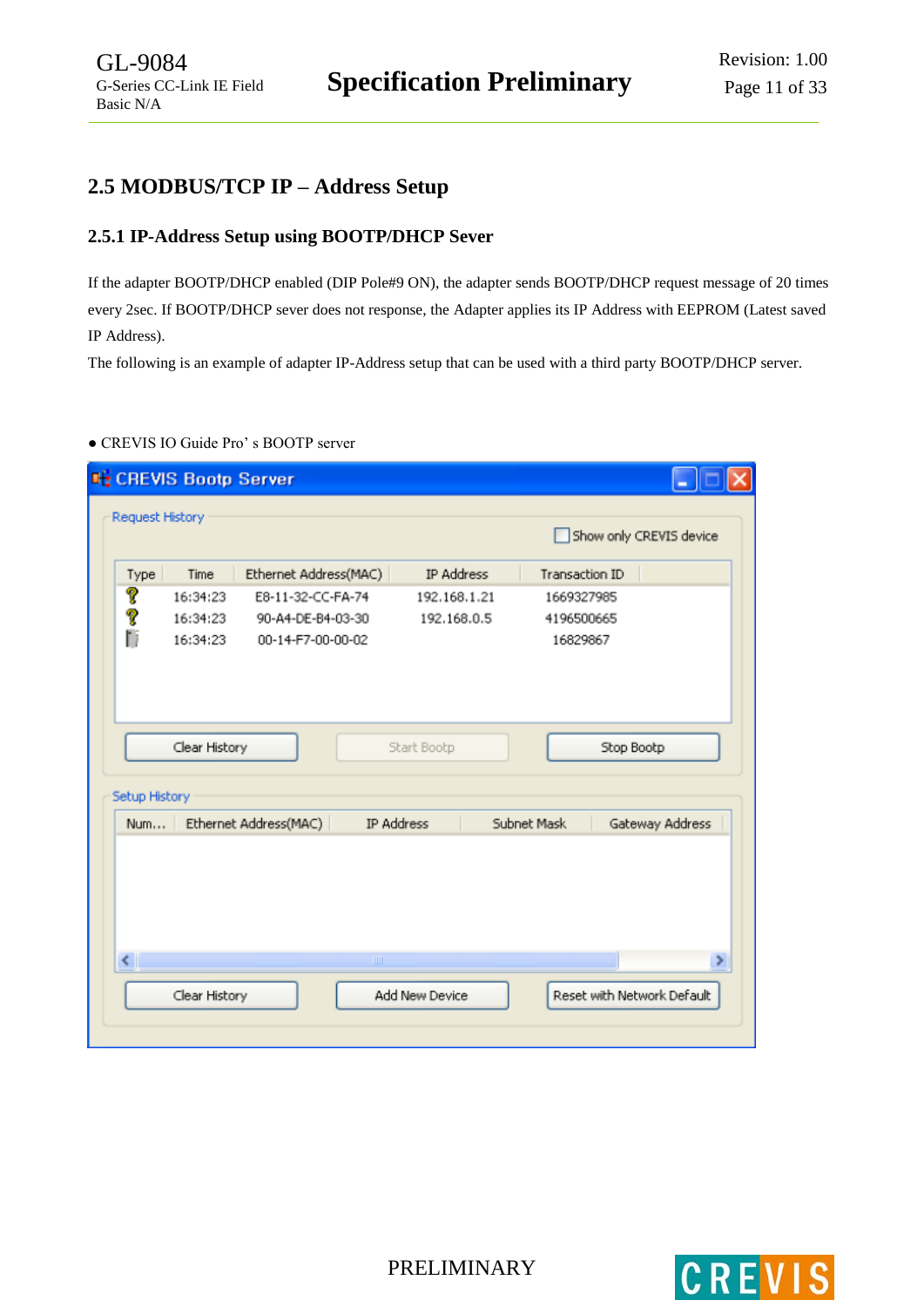# <span id="page-11-0"></span>**2.5.2. IP-Address Setup using Dip Switch(Manual Function)**

If the adapter DIP Pole#10 is ON, lowest IP address is set by DIP Pole#1~#8 manually. Refer to 2.4.2. These are examples of adapter IP-Address setup by manual function.

Ex) xxx . xxx . xxx . 1



Ex) xxx . xxx . xxx . 2



Ex) xxx . xxx . xxx . 8



Ex) xxx . xxx . xxx . 253





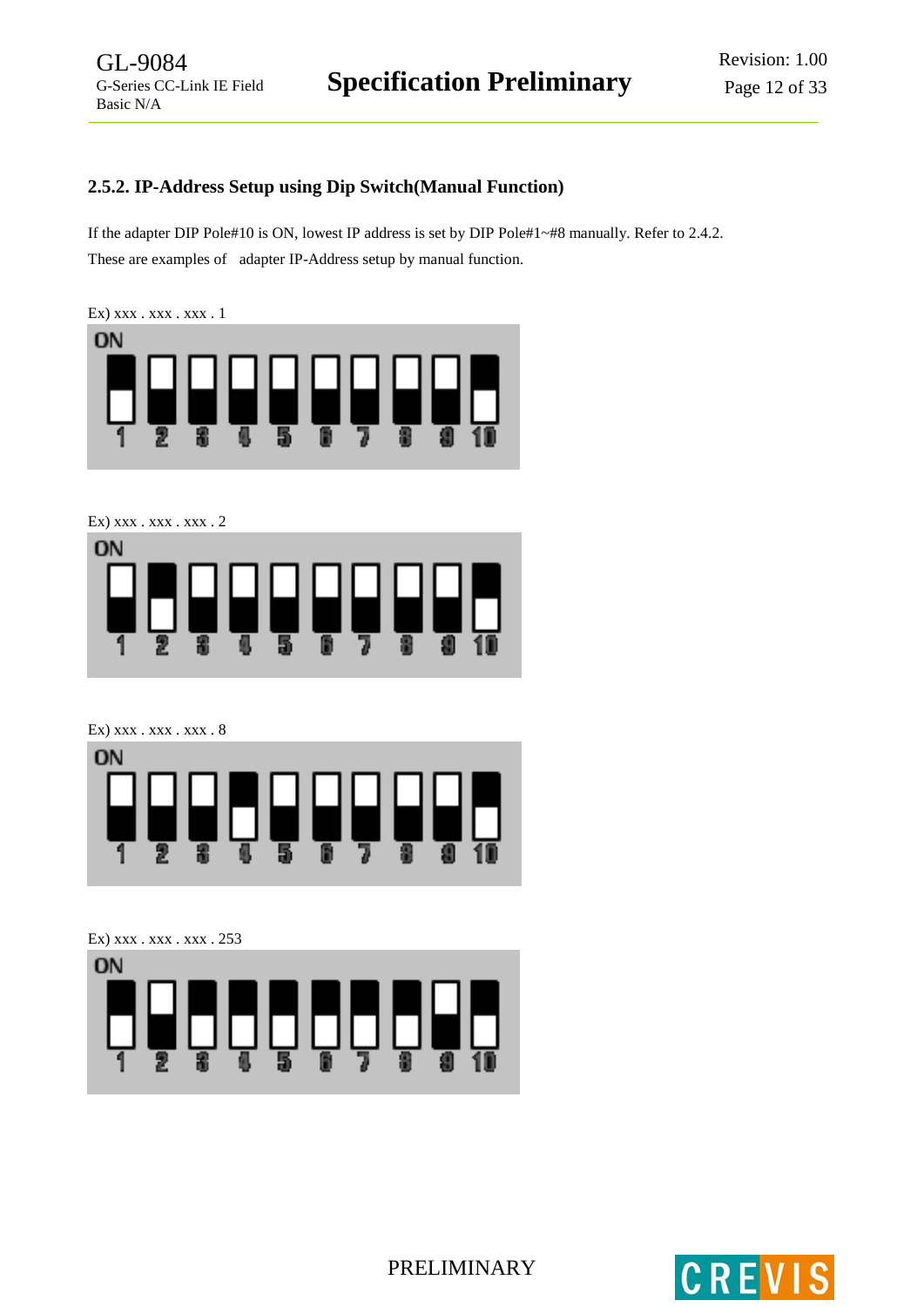# <span id="page-12-0"></span>**2.6. MODBUS/TCP IP – Web Server**

#### **● Network Adapter**

| <b>CREVIS</b>                                 | <b>Crevis FnIO</b>                                                                                                                                                                                             | <b>The Creative presen</b> |
|-----------------------------------------------|----------------------------------------------------------------------------------------------------------------------------------------------------------------------------------------------------------------|----------------------------|
| www.crevis.co.kr                              | <b>Network Adapter</b>                                                                                                                                                                                         |                            |
| <b>Network Adapter</b>                        | <b>GL-9084(CC-Link IE Field Basic) Network Adapter</b>                                                                                                                                                         |                            |
| <b>Expansion Module</b>                       | Io Input Data / Io Output Data                                                                                                                                                                                 |                            |
| <b>Io Input Data</b><br><b>Io Output Data</b> | $-$ IP Address: $192.168.100.100$<br>- Subnet Mask: 255.255.255.0<br>$-$ Gateway: 192.168.0.1<br>- MAC Address: 00:14:F7:00:00:02<br>- DIP DHCP/BOOTP: Disabled<br>- DIP IP Address: Disabled                  |                            |
|                                               | - TCP/UDP Connections : Available<br>- MODBUS/TCP Connections: Available<br>- MODBUS/UDP Connections : Available<br>- HTTP(Web Server) Connections : Available<br>- MODBUS/RTU(RS232) Communication: Available |                            |
|                                               | - Firmware Revision: 1.000(10/15/2019)<br>- Expansion Modules : 0 module(s)<br>- IO Size(Input) : 0 byte(s)<br>- IO Size(Output) : 0 byte(s)                                                                   |                            |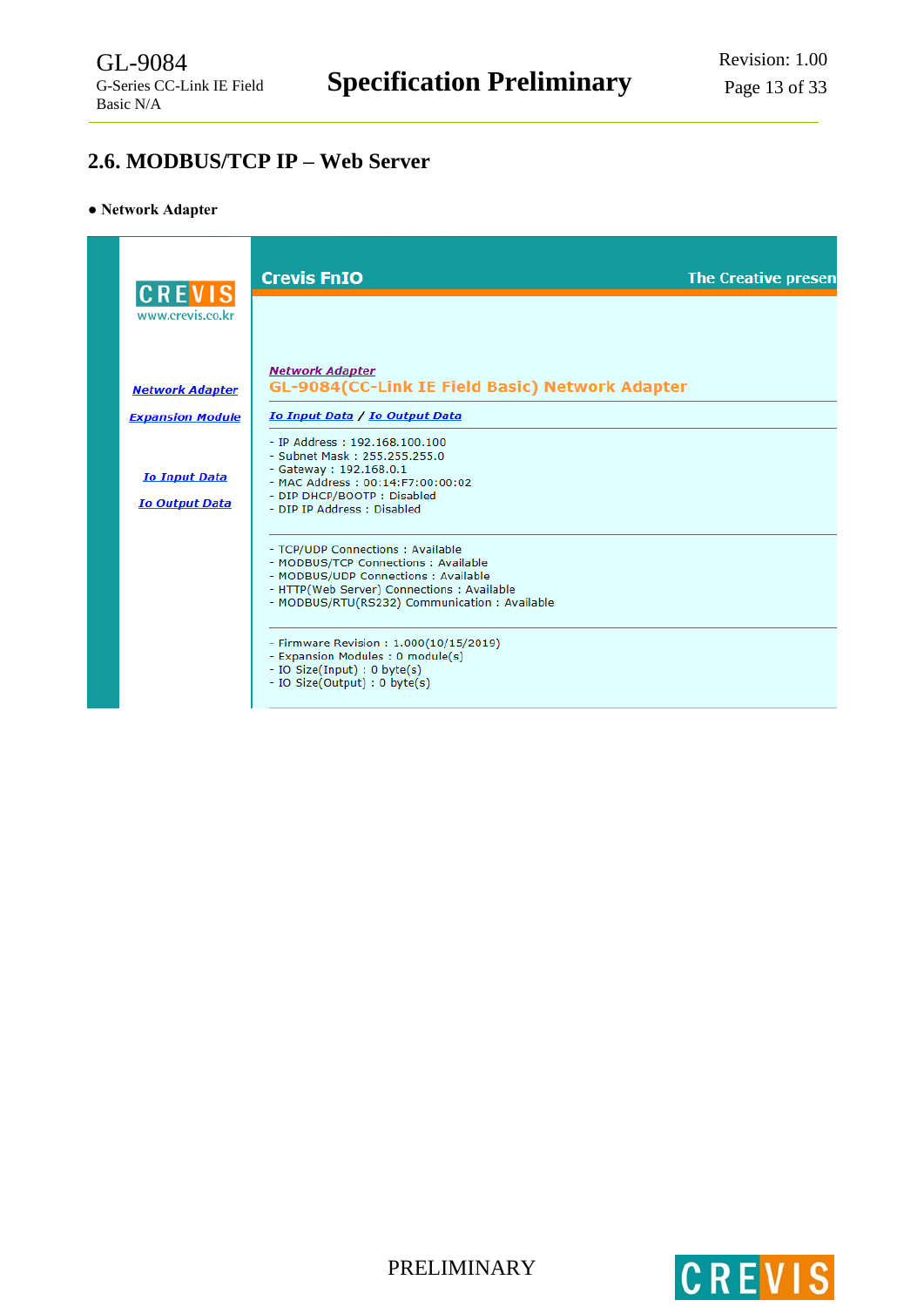# **● Expansion Module**

| <b>Crevis FnIO</b>                                                                                          |                                       |                                                        |                                             |
|-------------------------------------------------------------------------------------------------------------|---------------------------------------|--------------------------------------------------------|---------------------------------------------|
|                                                                                                             |                                       |                                                        |                                             |
| <b>Network Adapter</b>                                                                                      |                                       |                                                        |                                             |
| <b>Descriptions</b><br>Slot#<br>Slot#1 GT-1238, 8DI, 24Vdc, Universal<br>Slot#2 GT-2328, 8DO, 24Vdc, Source | Input Reg. Mapping<br>0x0000/0        | Output Reg. Mapping<br>0x0800/0                        |                                             |
|                                                                                                             | <b>Io Input Data / Io Output Data</b> | <b>GL-9084(CC-Link IE Field Basic) Network Adapter</b> | The Creative present makes Vision of future |



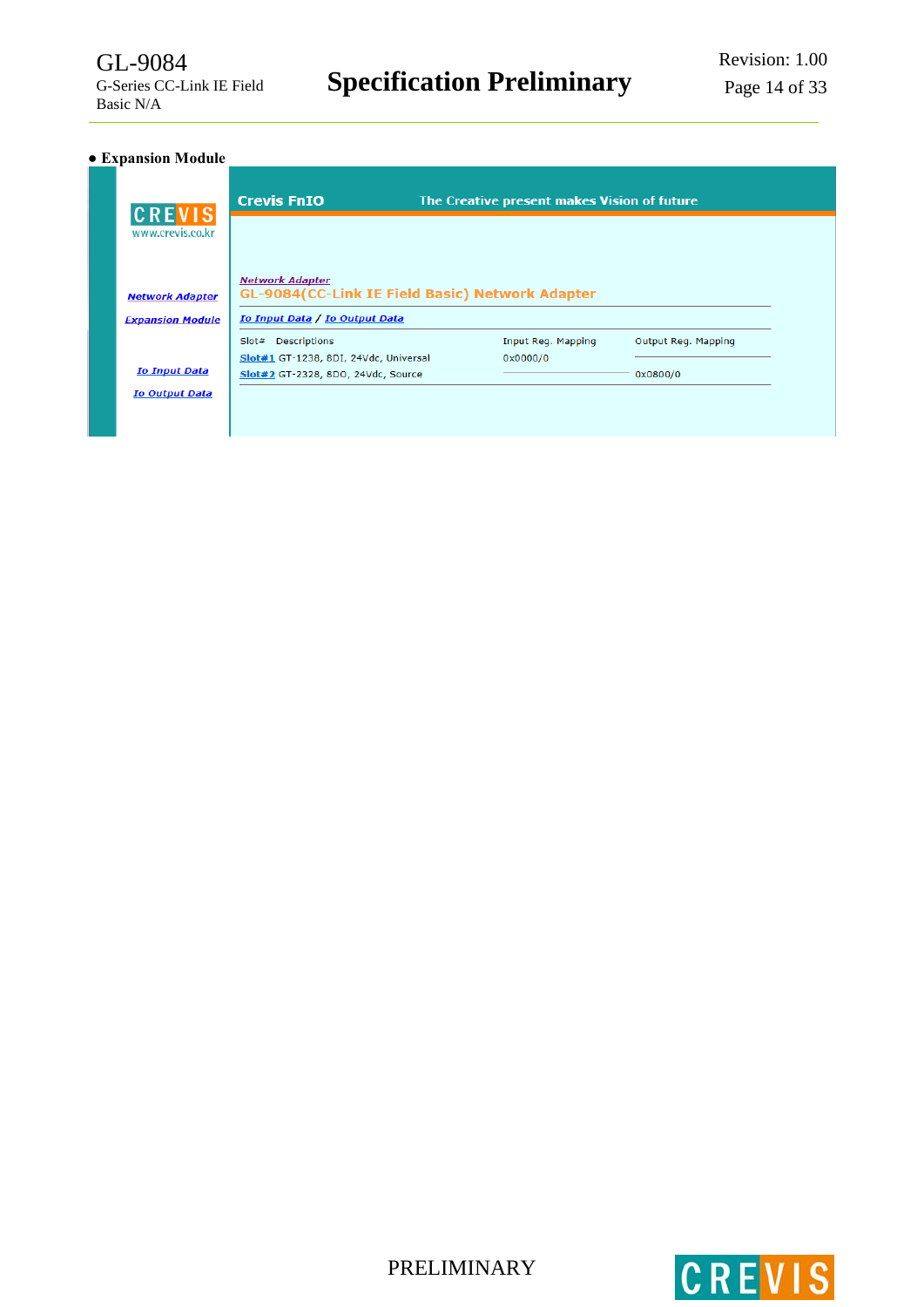# <span id="page-14-0"></span>**2.7. I/O Process Image Map**

GL-9084

Basic N/A

An expansion module may have 3 types of data as I/O data, configuration parameter and memory register. The data exchange between network adapter and expansion modules is done via an I/O process image data by G-Series protocol. The following figure shows the data flow of process image between network adapter and expansion modules



#### **Network Adapter**

# <span id="page-14-1"></span>**2.7.1 MODBUS Interface Register/Bit Map**

## **● Register Map**

| <b>Read / Write</b> | <b>Func, Code</b>                                     |                    |
|---------------------|-------------------------------------------------------|--------------------|
| Read                | Process input image registers (Real Input Register)   | 3,4,23             |
| Read / Write        | Process output image registers (Real Output Register) | 3,16,23            |
|                     |                                                       |                    |
| Read                | Adapter Identification special registers.             | 3,4,23             |
| Read / Write        | Adapter Watchdog, other time special register.        | 3,4,6,16,23        |
| Read / Write        | Adapter Information special registers.                | 3,4,6,16,23        |
| Read / Write        | Expansion Slot Information special registers.         | 3,4,6,16,23        |
|                     |                                                       | <b>Description</b> |

\* The special register map must be accessed by read/write of every each address (one address).

## **● Register Map**

| <b>Start Address   Read / Write</b> |              | <b>Description</b>                                              | <b>Func, Code</b> |
|-------------------------------------|--------------|-----------------------------------------------------------------|-------------------|
| $0x0000 \sim$                       | Read         | Process input image bits                                        |                   |
|                                     |              | All input registers area are addressable by bit address.        |                   |
|                                     |              | Size of input image bit is size of input image register * 16.   |                   |
| $0x1000 \sim$                       | Read / Write | Process output image bits                                       | 1,5,15            |
|                                     |              | All output registers area are addressable by bit address.       |                   |
|                                     |              | Size of output image bit is size of output image register * 16. |                   |

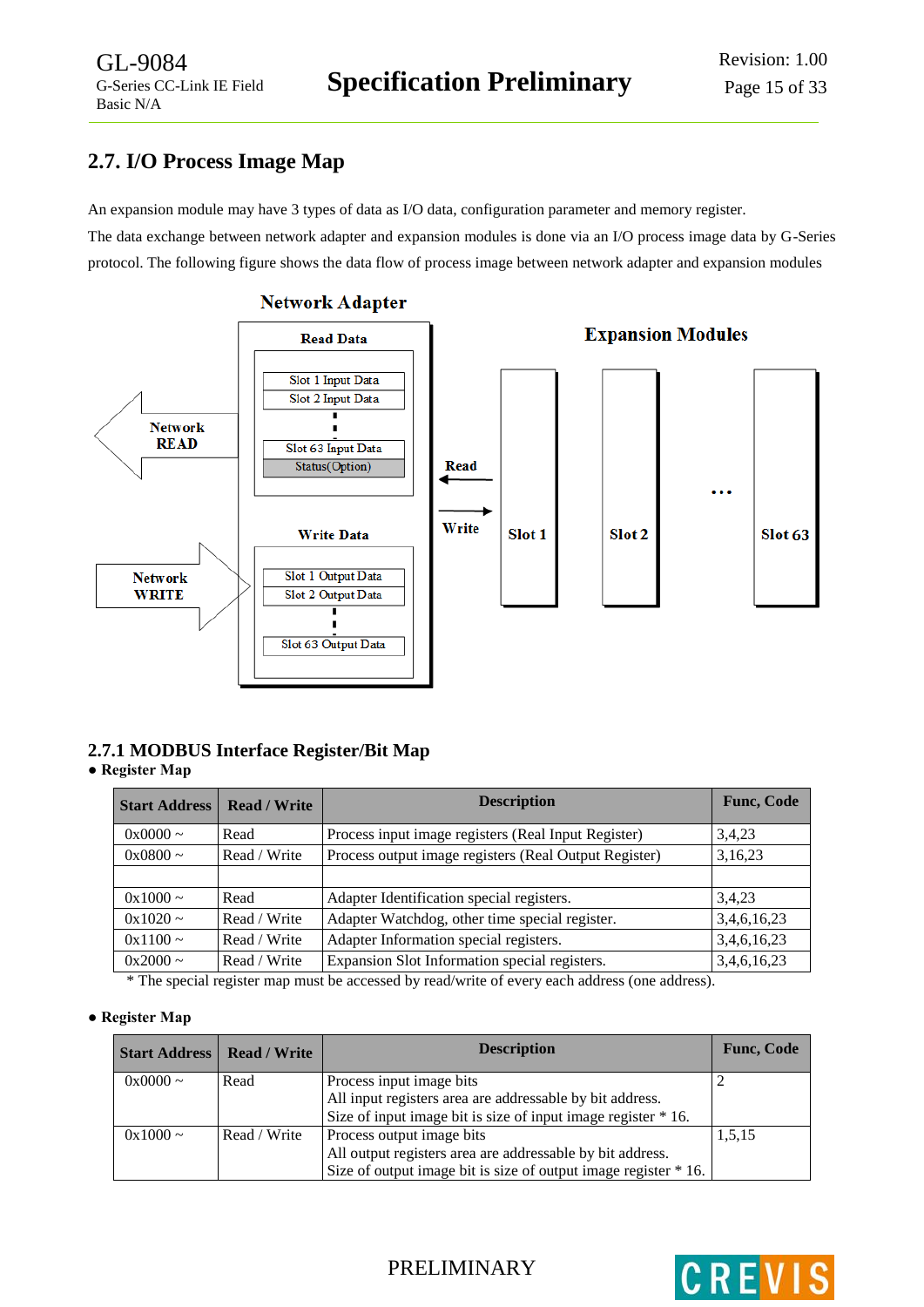## <span id="page-15-0"></span>**2.7.2. Example of Input Process Image (Input Register) Map**

Input image data depends on slot position and expansion slot data type. Input process image data is only ordered by expansion slot position

#### **● For exmaple slot configuration**



| <b>Slot No.</b> | <b>Module Description</b> |
|-----------------|---------------------------|
| #0              | MODBUS/TCP Adapter        |
| #1              | 8-discrete input          |
| #2              | 8-discrete input          |
| #3              | 4-analog input            |
| #4              | 16-discrete input         |
| #5              | 8-discrete input          |
| #6              | 8-discrete input          |
| #7              | 8-discrete input          |
| #8              | 16-discrete input         |
| #9              | 8-discrete input          |

#### **● Input Process Image**

| <b>Address</b> | b15                                 | $b14$ | b13                                             | b12 | $b11$ | b10 | b9 | $b8$                          | $b7$                                           | b6                                             | $b5$ | h <sub>4</sub> | b3 | b2 | $b1$ | $b0$ |  |
|----------------|-------------------------------------|-------|-------------------------------------------------|-----|-------|-----|----|-------------------------------|------------------------------------------------|------------------------------------------------|------|----------------|----|----|------|------|--|
| 0x0001         |                                     |       | Discrete Input 8 pts (Slot#2)                   |     |       |     |    | Discrete Input 8 pts (Slot#1) |                                                |                                                |      |                |    |    |      |      |  |
| 0x0002         | Analog Input Ch0 high byte (Slot#3) |       |                                                 |     |       |     |    |                               |                                                | Analog Input Ch <sub>0</sub> low byte (Slot#3) |      |                |    |    |      |      |  |
| 0x0003         | Analog Input Ch1 high byte (Slot#3) |       |                                                 |     |       |     |    |                               |                                                | Analog Input Ch1 low byte (Slot#3)             |      |                |    |    |      |      |  |
| 0x0004         |                                     |       | Analog Input Ch <sub>2</sub> high byte (Slot#3) |     |       |     |    |                               | Analog Input Ch <sub>2</sub> low byte (Slot#3) |                                                |      |                |    |    |      |      |  |
| 0x0005         |                                     |       | Analog Input Ch <sub>3</sub> high byte (Slot#3) |     |       |     |    |                               | Analog Input Ch <sub>3</sub> low byte (Slot#3) |                                                |      |                |    |    |      |      |  |
| 0x0006         |                                     |       | Discrete Input 8 pts (Slot#4)                   |     |       |     |    |                               | Discrete Input $8$ pts (Slot#4)                |                                                |      |                |    |    |      |      |  |
| 0x0007         |                                     |       | Discrete Input 8 pts (Slot#6)                   |     |       |     |    |                               | Discrete Input $8$ pts (Slot#5)                |                                                |      |                |    |    |      |      |  |
| 0x0008         |                                     |       | Discrete Input 8 pts (Slot#8)                   |     |       |     |    |                               | Discrete Input 8 pts (Slot#7)                  |                                                |      |                |    |    |      |      |  |
| 0x0009         |                                     |       | Discrete Input 8 pts (Slot#9)                   |     |       |     |    |                               | Discrete Input 8 pts (Slot#8)                  |                                                |      |                |    |    |      |      |  |

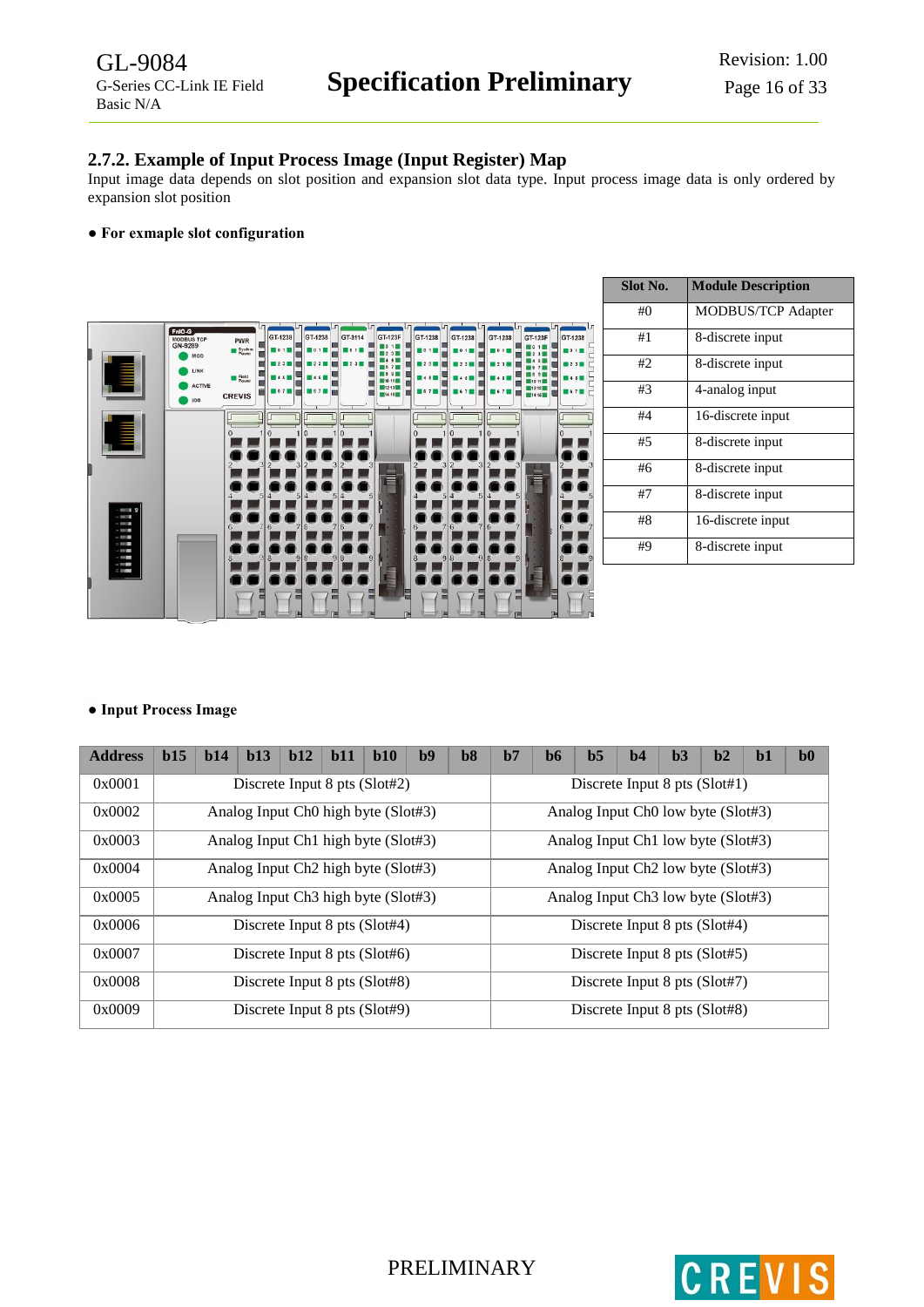# <span id="page-16-0"></span>**2.7.3. Example of Output Process Image (Output Register) Map**

Output image data depends on slot position and expansion slot data type. Output process image data is only ordered by expansion slot position.

#### **● For exmaple slot configuration**



| Slot No. | <b>Module Description</b> |
|----------|---------------------------|
| #()      | <b>MODBUS/TCP Adapter</b> |
| #1       | 8-discrete output         |
| #2       | 8-discrete output         |
| #3       | 4-analog output           |
| #4       | 4- relay output           |
| #5       | 4-relay output            |
| #6       | 8-discrete output         |
| #7       | 8-discrete output         |
| #8       | 4-analog output           |
| #9       | 4-relay output            |
| #10      | 16-discrete output        |

#### **● Output Process Image**

| <b>Address</b> | b15                                              | b14 | b13                                              | b12 | b11               | b10 | b9                          | b8                             | $b7$                                             | $\bf{b6}$                           | b <sub>5</sub>                                  | b4 | b3 | h2                          | $b1$ | $b0$ |
|----------------|--------------------------------------------------|-----|--------------------------------------------------|-----|-------------------|-----|-----------------------------|--------------------------------|--------------------------------------------------|-------------------------------------|-------------------------------------------------|----|----|-----------------------------|------|------|
| 0x0800         |                                                  |     | Discrete Output 8 pts (Slot#2)                   |     |                   |     |                             | Discrete Output 8 pts (Slot#1) |                                                  |                                     |                                                 |    |    |                             |      |      |
| 0x0801         | Analog Output Ch <sub>0</sub> high byte (Slot#3) |     |                                                  |     |                   |     |                             |                                |                                                  | Analog Output Ch0 low byte (Slot#3) |                                                 |    |    |                             |      |      |
| 0x0802         |                                                  |     | Analog Output Ch1 high byte (Slot#3)             |     |                   |     |                             |                                | Analog Output Ch1 low byte (Slot#3)              |                                     |                                                 |    |    |                             |      |      |
| 0x0803         |                                                  |     | Analog Output Ch <sub>2</sub> high byte (Slot#3) |     |                   |     |                             |                                |                                                  |                                     | Analog Output Ch <sub>2</sub> low byte (Slot#3) |    |    |                             |      |      |
| 0x0804         |                                                  |     | Analog Output Ch <sub>3</sub> high byte (Slot#3) |     |                   |     |                             |                                |                                                  |                                     | Analog Output Ch <sub>3</sub> low byte (Slot#3) |    |    |                             |      |      |
| 0x0805         |                                                  |     | Empty, Don't Care                                |     |                   |     | Discrete Out 4 pts (Slot#5) |                                | Empty, Don't Care<br>Discrete Out 4 pts (Slot#4) |                                     |                                                 |    |    |                             |      |      |
| 0x0806         |                                                  |     | Discrete Output low 8 pts (Slot#7)               |     |                   |     |                             |                                | Discrete Output low 8 pts (Slot#6)               |                                     |                                                 |    |    |                             |      |      |
| 0x0807         |                                                  |     | Analog Output Ch <sub>0</sub> high byte (Slot#8) |     |                   |     |                             |                                |                                                  |                                     | Analog Output Ch <sub>0</sub> low byte (Slot#8) |    |    |                             |      |      |
| 0x0808         |                                                  |     | Analog Output Ch1 high byte (Slot#8)             |     |                   |     |                             |                                | Analog Output Ch1 low byte (Slot#8)              |                                     |                                                 |    |    |                             |      |      |
| 0x0809         |                                                  |     | Analog Output Ch <sub>2</sub> high byte (Slot#8) |     |                   |     |                             |                                | Analog Output Ch <sub>2</sub> low byte (Slot#8)  |                                     |                                                 |    |    |                             |      |      |
| 0x080A         |                                                  |     | Analog Output Ch <sub>3</sub> high byte (Slot#8) |     |                   |     |                             |                                | Analog Output Ch <sub>3</sub> low byte (Slot#8)  |                                     |                                                 |    |    |                             |      |      |
| 0x080B         |                                                  |     | Discrete Output low 8 pts (Slot#10)              |     |                   |     |                             |                                |                                                  |                                     | Empty, Don't Care                               |    |    | Discrete Out 4 pts (Slot#9) |      |      |
| 0x080C         |                                                  |     |                                                  |     | Empty, Don't Care |     |                             |                                | Discrete Output high 8 pts (Slot#10)             |                                     |                                                 |    |    |                             |      |      |

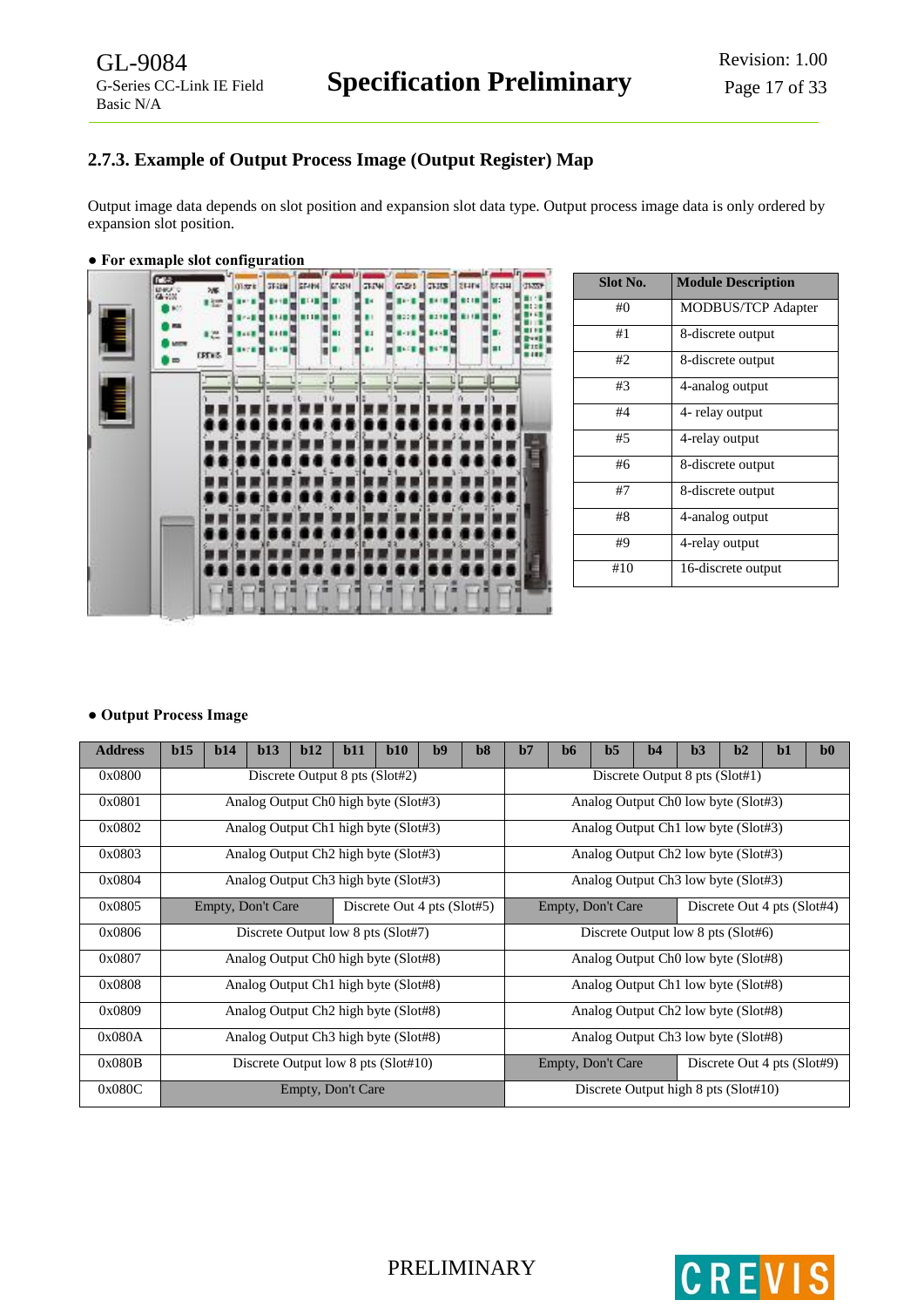# <span id="page-17-0"></span>**3. MODBUS TCP/ UDP INTERFACE**

# <span id="page-17-1"></span>**3.1. MODBUS TCP/ UDP Protocol**

The MODBUS messaging service provides a Client/Server communication between devices connected on an Ethernet TCP/IP network. All MODBUS/TCP messages are sent via TCP on registered port 502. Refer to Modbus Messaging Implementation Guide V1 0a.pdf.

# <span id="page-17-2"></span>**3.1.1. Comparison of MODBUS TCP/ UDP And MODUB/RTU**

This header provides some differences compared to the MODBUS RTU application data unit used on serial line:

• The MODBUS 'slave address' field usually used on MODBUS Serial Line is replaced by a single byte 'Unit Identifier' within the MBAP Header. The 'Unit Identifier' is used to communicate via devices such as bridges, routers and gateways that use a single IP address to support multiple independent MODBUS end units.

• All MODBUS requests and responses are designed in such a way that the recipient can verify that a message is finished. For function codes where the MODBUS PDU has a fixed length, the function code alone is sufficient. For function codes carrying a variable amount of data in the request or response, the data field includes a byte count.

• When MODBUS is carried over TCP, additional length information is carried in the MBAP header to allow the recipient to recognize message boundaries even if the message has been split into multiple packets for transmission. The existence of explicit and implicit length rules, and use of a CRC-32 error check code (on Ethernet) results in an infinitesimal chance of undetected corruption to a request or response message.

#### **MODBUS TCP/ UDP**

| <b>MBAP Header</b> | <b>Function</b> | Data                    |
|--------------------|-----------------|-------------------------|
| 7 chars            | 1 char          | $\vert$ Up to 252 chars |

#### **MODBUS RTU**

| <b>Start</b>    | <b>Address</b> | <b>Function</b> | Data            | <b>CRC Check</b> | <b>END</b> |
|-----------------|----------------|-----------------|-----------------|------------------|------------|
| $\geq$ 3.5 char | char           | char            | Up to 252 chars | 2 chars          | char       |

Function and data field of MODBUS/TCP are identical to function and data field of MODBUS/RTU.

## <span id="page-17-3"></span>**3.1.2. MODBUS TCP/ UDP MBAP Header**

The MBAP (MODBUS Application Protocol) header contains the following fields.

| <b>Fields</b>             | Length | <b>Description</b>                                                                   | <b>Client</b>                             | <b>Server</b>                               |
|---------------------------|--------|--------------------------------------------------------------------------------------|-------------------------------------------|---------------------------------------------|
| Transaction<br>Identifier | 2byes  | Identification of a MODBUS<br>Request / Response<br>transaction.                     | Initialized by<br>the client              | Recopied by the server from the<br>received |
| Protocol<br>Identifier    | 2bytes | $0 = MODBUS$ protocol                                                                | Initialized by<br>the client              | Recopied by the server from the<br>received |
| Length                    | 2bytes | Number of following bytes                                                            | Initialized by<br>the client<br>(Request) | Initialized by the server (Response)        |
| Unit<br>Identifier        | 1byte  | Identification of a remote<br>slave connected on a serial<br>line or on other buses. | Initialized by<br>the client              | Recopied by the server from the<br>received |

• Transaction Identifier - It is used for transaction pairing, the MODBUS server copies in the response the transaction identifier of the request.

• Protocol Identifier – It is used for intra-system multiplexing. The MODBUS protocol is identified by the value 0.

• Length - The length field is a byte count of the following fields, including the Unit Identifier and data fields.

• Unit Identifier – This field is used for intra-system routing purpose. Typically MODBUS server must be returned with the same value set by MODBUS client.

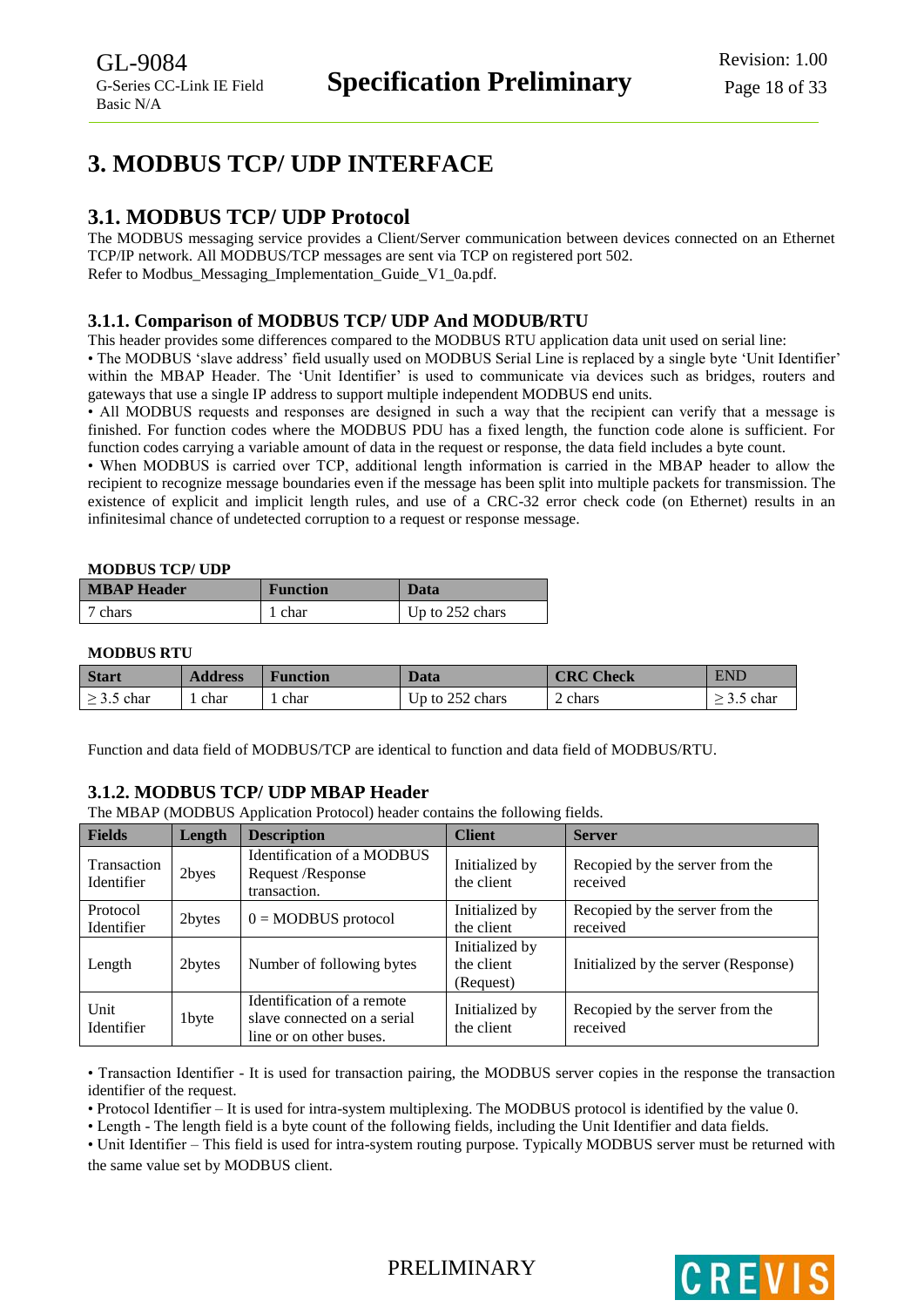# <span id="page-18-0"></span>**3.2. Supported MODBUS Function Codes**

| <b>Function Code</b> | <b>Function</b>               | <b>Description</b>                                           |
|----------------------|-------------------------------|--------------------------------------------------------------|
| 1(0x01)              | Read Coils                    | Read output bit                                              |
| 2(0x02)              | Read Discrete Inputs          | Read input bit                                               |
| 3(0x03)              | <b>Read Holding Registers</b> | Read output word                                             |
| 4(0x04)              | <b>Read Input Registers</b>   | Read input word                                              |
| 5(0x05)              | Write Single Coil             | Write one bit output                                         |
| 6(0x06)              | Write Single Register         | Write one word output                                        |
| 8(0x08)              | Diagnostics                   | Read diagnostic register                                     |
| 15(0x0F)             | Write Multiple Coils          | Write a number of output bits                                |
| 16(0x10)             | Write Multiple registers      | Write a number of output words                               |
| 23(0x17)             | Read/Write Multiple registers | Read a number of input words /Write a number of output words |

- Refer to MODBUS APPLICATION PROTOCOL SPECIFICATION V1.1a

## <span id="page-18-1"></span>**3.2.1. 1 (0x01) Read Coils**

This function code is used to read from 1 to 2000 contiguous status of coils in a remote device. The Request PDU specifies the starting address, i.e. the address of the first coil specified, and the number of coils. In the PDU Coils are addressed starting at zero. Therefore coils numbered 1-16 are addressed as 0-15. The coils in the response message are packed as one coil per bit of the data field. Status is indicated as  $1=ON$  and  $0=OFF$ .

#### • **Request**

| <b>Field name</b>          | <b>Example</b> |
|----------------------------|----------------|
| <b>Function Code</b>       | 0x01           |
| <b>Starting Address Hi</b> | 0x10           |
| <b>Starting Address Lo</b> | 0x00           |
| Quantity of Outputs Hi     | 0x00           |
| Quantity of Outputs Lo     | 0x0A           |

#### • **Response**

| <b>Field name</b>    | <b>Example</b> |
|----------------------|----------------|
| <b>Function Code</b> | 0x01           |
| <b>Byte Count</b>    | 0x02           |
| <b>Output Status</b> | 0x55           |
| <b>Output Status</b> | 0x02           |

- In case of address 0x1015~0x1000 output bit value: 10101010\_01010101.

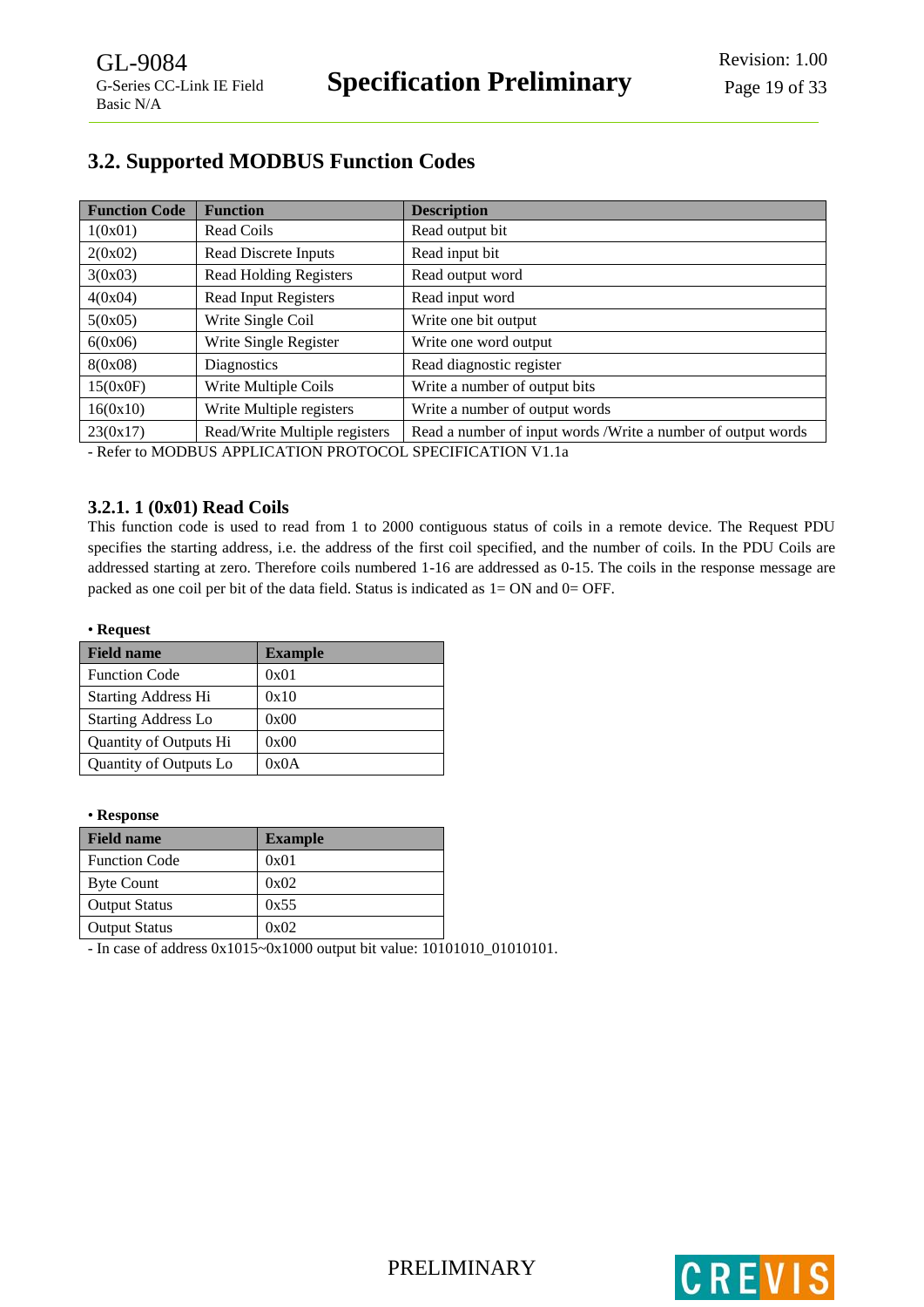## <span id="page-19-0"></span>**3.2.2. 2 (0x02) Read Discrete Inputs**

This function code is used to read from 1 to 2000 contiguous status of discrete inputs in a remote device. The Request PDU specifies the starting address, i.e. the address of the first input specified, and the number of inputs. In the PDU Discrete Inputs are addressed starting at zero. Therefore Discrete inputs numbered 1-16 are addressed as 0-15. The discrete inputs in the response message are packed as one input per bit of the data field. Status is indicated as  $1 = ON$ ;  $0 = OFF$ .

#### • **Request**

| <b>Field name</b>          | <b>Example</b> |
|----------------------------|----------------|
| <b>Function Code</b>       | 0x02           |
| <b>Starting Address Hi</b> | 0x00           |
| <b>Starting Address Lo</b> | 0x00           |
| Quantity of Inputs Hi      | 0x00           |
| Quantity of Inputs Lo      | 0x0A           |

#### • **Response**

| <b>Field name</b>    | <b>Example</b> |
|----------------------|----------------|
| <b>Function Code</b> | 0x02           |
| <b>Byte Count</b>    | 0x02           |
| <b>Input Status</b>  | 0x80           |
| <b>Input Status</b>  | 0x00           |

- In case of address 0x0015~0x0000 input bit value: 00000000\_10000000.

# <span id="page-19-1"></span>**3.2.3. 3 (0x03) Read Holding Resgisters**

This function code is used to read the contents of a contiguous block of holding registers in a remote device. The Request PDU specifies the starting register address and the number of registers.

The register data in the response message are packed as two bytes per register, with the binary contents right justified within each byte. For each register, the first byte contains the high order bits and the second contains the low order bits

#### • **Request**

| <b>Field name</b>          | <b>Example</b> |
|----------------------------|----------------|
| <b>Function Code</b>       | 0x02           |
| <b>Starting Address Hi</b> | 0x00           |
| <b>Starting Address Lo</b> | 0x00           |
| Quantity of Inputs Hi      | 0x00           |
| Quantity of Inputs Lo      | 0x0A           |

#### • **Response**

| <b>Field name</b>    | <b>Example</b> |
|----------------------|----------------|
| <b>Function Code</b> | 0x02           |
| <b>Byte Count</b>    | 0x02           |
| <b>Input Status</b>  | 0x80           |
| <b>Input Status</b>  | 0x00           |

- In case of address 0x0800, 0x0801 output register value: 0x1122, 0x3344.

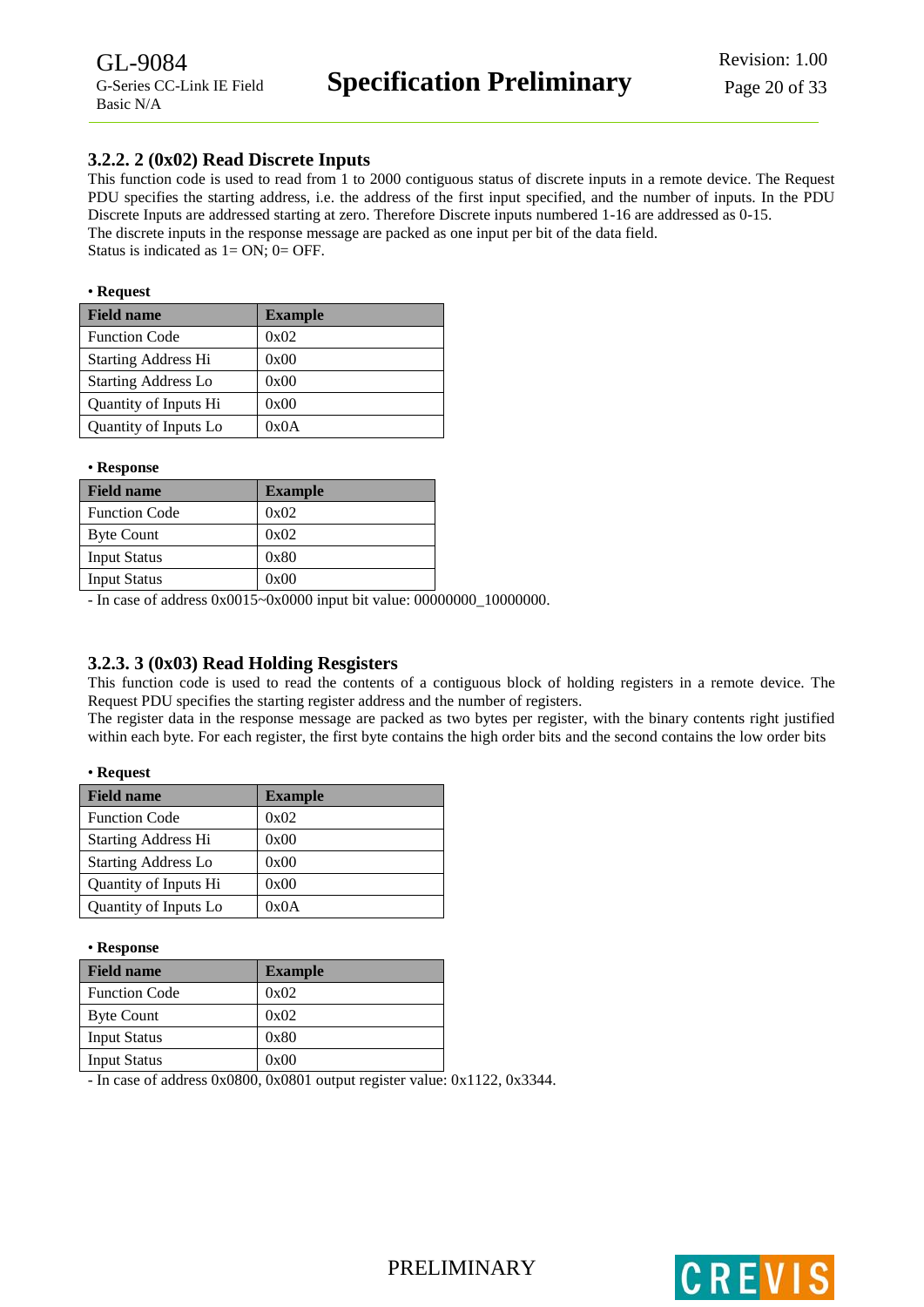## <span id="page-20-0"></span>**3.2.4. 4 (0x04) Read Input Resgisters**

This function code is used to read from 1 to approx. 125 contiguous input registers in a remote device. The Request PDU specifies the starting register address and the number of registers. The register data in the response message are packed as two bytes per register, with the binary contents right justified within each byte. For each register, the first byte contains the high order bits and the second contains the low order bits.

#### • **Request**

| <b>Field name</b>          | <b>Example</b> |
|----------------------------|----------------|
| <b>Function Code</b>       | 0x04           |
| <b>Starting Address Hi</b> | 0x00           |
| <b>Starting Address Lo</b> | 0x00           |
| Quantity of Register Hi    | 0x00           |
| Quantity of Register Lo    | 0x02           |

• **Response**

| <b>Field name</b>    | <b>Example</b> |
|----------------------|----------------|
| <b>Function Code</b> | 0x03           |
| <b>Byte Count</b>    | 0x04           |
| Input Register#0 Hi  | 0x00           |
| Input Register#0 Lo  | 0x80           |
| Input Register#1 Hi  | 0x00           |
| Input Register#1 Lo  | 0x00           |

- In case of address 0x0000, 0x0001 input register value: 0x0080, 0x0000.

# <span id="page-20-1"></span>**3.2.5. 5 (0x05) Write Single Coil**

This function code is used to write a single output to either ON or OFF in a remote device. The requested ON/OFF state is specified by a constant in the request data field. A value of FF 00 hex requests the output to be ON. A value of 00 00 requests it to be OFF. All other values are illegal and will not affect the output.

| • Request                |                |
|--------------------------|----------------|
| <b>Field name</b>        | <b>Example</b> |
| <b>Function Code</b>     | 0x05           |
| Output Address Hi        | 0x10           |
| <b>Output Address Lo</b> | 0x01           |
| Output Value Hi          | 0xFF           |
| Output Value Lo          | 0x00           |

| <b>Example</b> |
|----------------|
| 0x05           |
| 0x10           |
| 0x01           |
| 0xFF           |
| 0x00           |
|                |

- Output bit of address 0x1001 turns ON.

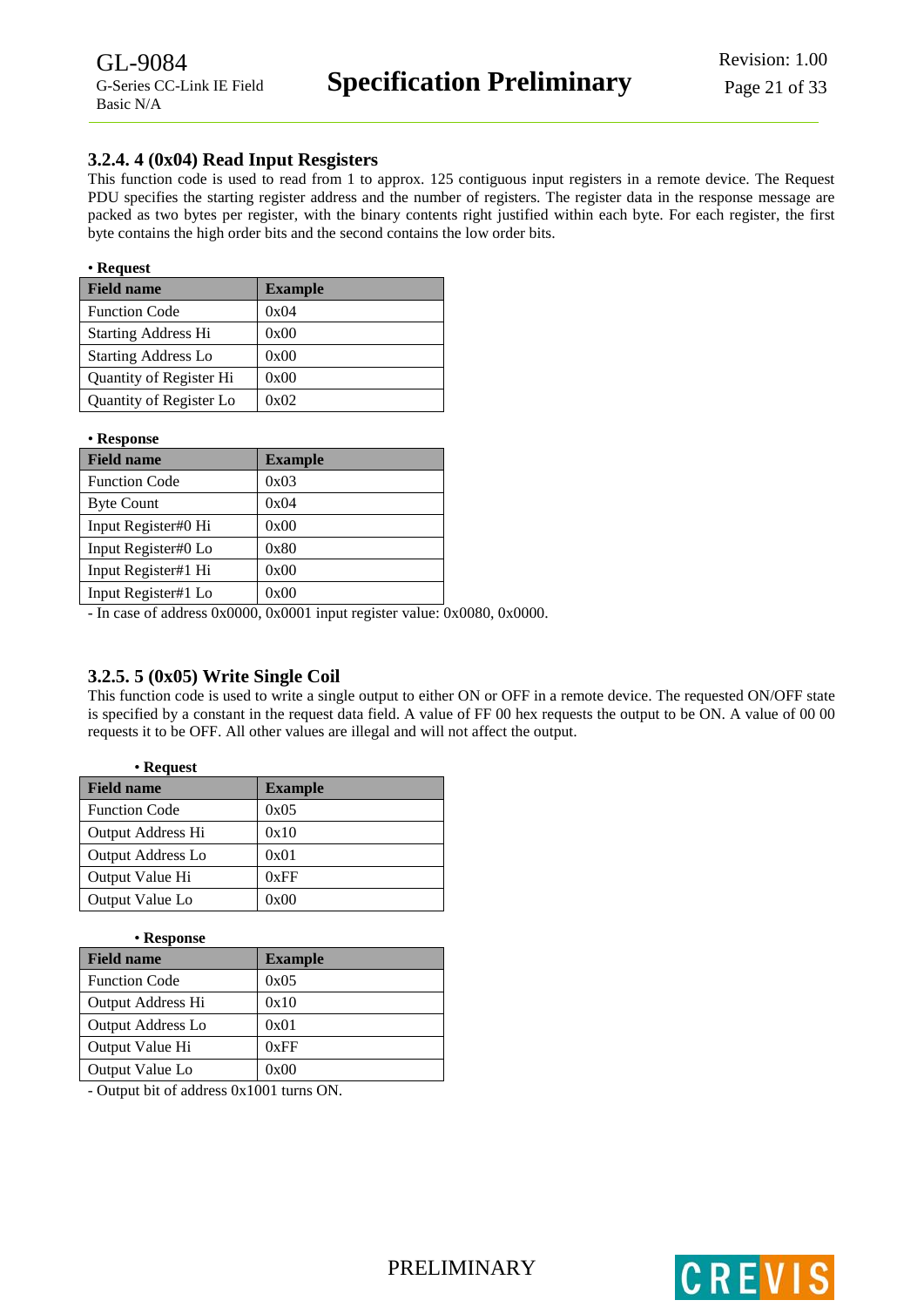## <span id="page-21-0"></span>**3.2.6. 6 (0x06) Write Single Register**

This function code is used to write a single holding register in a remote device. Therefore register numbered 1 is addressed as 0. The normal response is an echo of the request, returned after the register contents have been written.

| • Request            |                |
|----------------------|----------------|
| <b>Field name</b>    | <b>Example</b> |
| <b>Function Code</b> | 0x06           |
| Register Address Hi  | 0x08           |
| Register Address Lo  | 0x00           |
| Register Value Hi    | 0x11           |
| Register Value Lo    | 0x22           |

#### • **Response**

| <b>Field name</b>    | <b>Example</b> |
|----------------------|----------------|
| <b>Function Code</b> | 0x06           |
| Register Address Hi  | 0x08           |
| Register Address Lo  | 0x00           |
| Register Value Hi    | 0x11           |
| Register Value Lo    | 0x22           |

- In case of address 0x0800 output register value: 0x0000 changes to 0x1122.

## <span id="page-21-1"></span>**3.2.7. 8 (0x08) Diagnostics**

MODBUS function code 08 provides a series of tests for checking the communication system between a client ( Master) device and a server ( Slave), or for checking various internal error conditions within a server.

The function uses a two–byte sub-function code field in the query to define the type of test to be performed. The server echoes both the function code and sub-function code in a normal response. Some of the diagnostics cause data to be returned from the remote device in the data field of a normal response.

| keaues |
|--------|
|        |

| <b>Field name</b>    | <b>Example</b> |
|----------------------|----------------|
| <b>Function Code</b> | 0x08           |
| Sub-Function Hi      | 0x00           |
| Sub-Function Lo      | 0x00           |
| Data Hi              | 0x11           |
| Data Lo              | 0x22           |

• **Response**

| <b>Field name</b>    | <b>Example</b> |
|----------------------|----------------|
| <b>Function Code</b> | 0x08           |
| Sub-Function Hi      | 0x00           |
| Sub-Function Lo      | 0x00           |
| Data Hi              | 0x11           |
| Data Lo              | 0x22           |

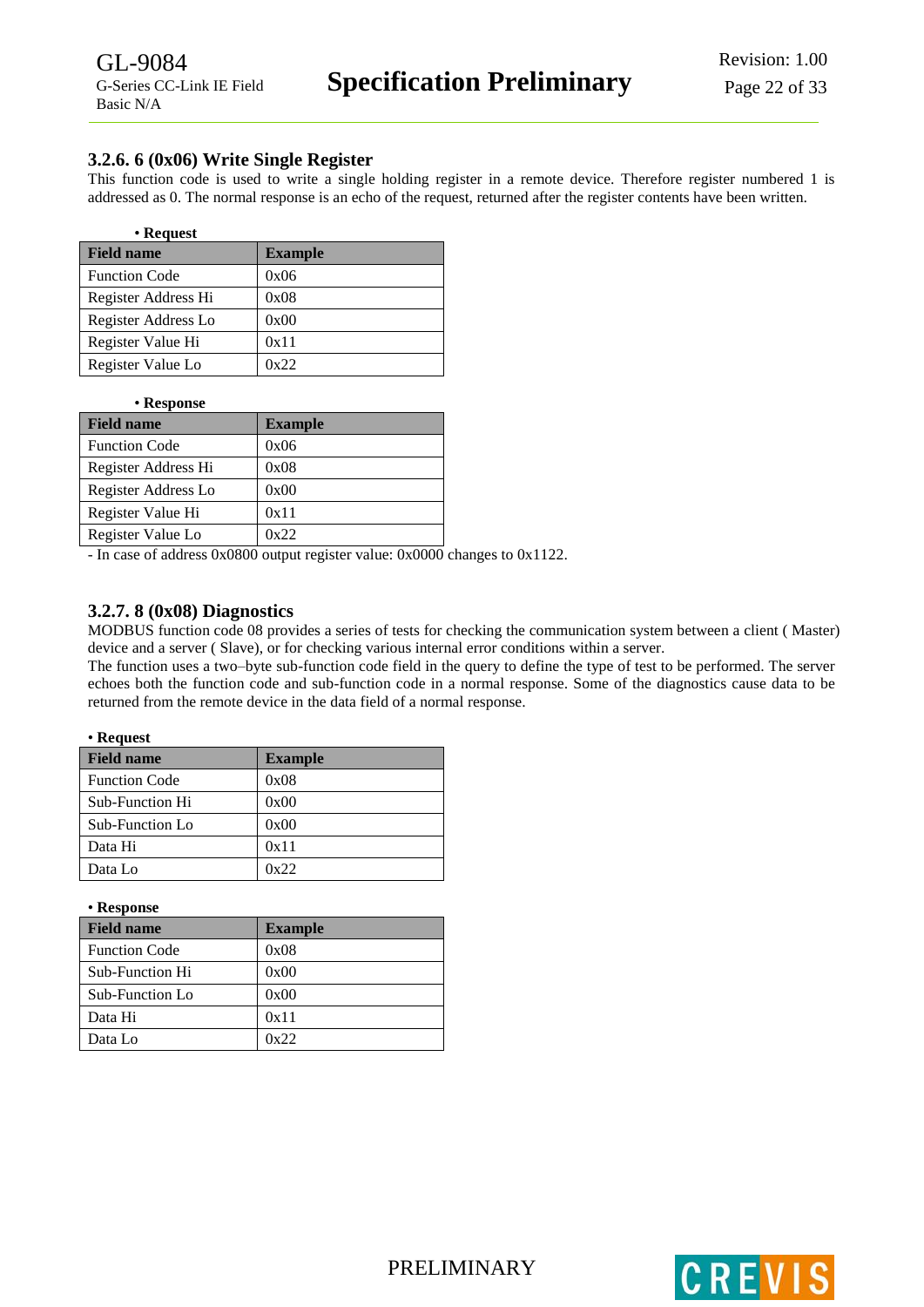#### **Sub-function 0x0000(0) Return Query Data**

The data passed in the request data field is to be returned (looped back) in the response.

The entire response message should be identical to the request.

| <b>Sub-function</b> | Data Field (Request) | Data Field (Response) | <b>Description</b> |
|---------------------|----------------------|-----------------------|--------------------|
| 0x0000(0)           | Any                  | Echo Request Data     |                    |

#### **Sub-function 0x0001(1) Restart Communications Option**

The remote device could be initialized and restarted, and all of its communications event counters are cleared. Especially, data field 0x55AA make the remote device to restart with factory default setup of EEPROM.

| <b>Sub-function</b> | Data Field (Request)     | Data Field (Response) | <b>Description</b>                               |
|---------------------|--------------------------|-----------------------|--------------------------------------------------|
| 0x0001(1)           | $0x0000$ or $0xFF00$     | Echo Request Data     | Reset                                            |
| 0x0001(1)           | $0x55AA+0xAB7B+Sumcheck$ | Echo Request Data     | with<br>Factory<br>Reset<br>default <sup>1</sup> |
| 0x0001(1)           | $0x55AA+0xAA55+Sumcheck$ | Echo Request Data     | with<br>Factory<br>Reset<br>default <sup>2</sup> |

1),2) IP Address, Subnet Mask Address, Gateway Address will be the factory defaults value.

2) Mac Address, IP Address, Subnet Mask Address, Gateway Address will be the factory default value.

#### **Sub-function 0x000A(10) Clear Counters and Diagnostic Register**

The goal is to clear all counters and the diagnostic register. Counters are also cleared upon power–up.

| <b>Sub-function</b> | Data Field (Request) | Data Field (Response) | <b>Description</b> |
|---------------------|----------------------|-----------------------|--------------------|
| 0x000A(10)          | 0x0000               | Echo Request Data     |                    |

#### **Sub-function 0x000B(11) Return Bus Message Count**

The response data field returns the quantity of messages that the remote device has detected on the communications system since its last restart, clear counters operation, or power–up.

| <b>Sub-function</b> | Data Field (Request) | Data Field (Response)      | <b>Description</b> |
|---------------------|----------------------|----------------------------|--------------------|
| 0x000B(11)          | 0x0000               | <b>Total Message Count</b> |                    |

#### **Sub-function 0x000C(12) Return Bus Communication Error Count**

The response data field returns the quantity of CRC errors encountered by the remote device since its last restart, clear counters operation, or power–up.

| <b>Sub-function</b> | Data Field (Request) | Data Field (Response)  | <b>Description</b> |
|---------------------|----------------------|------------------------|--------------------|
| 0x000C(12)          | 0x0000               | <b>CRC</b> Error Count |                    |

#### **Sub-function 0x000D(13) Return Bus Exception Error Count**

The response data field returns the quantity of MODBUS exception responses returned by the remote device since its last restart, clear counters operation, or power–up.

Exception responses are described and listed in section 3.2.11.

| <b>Sub-function</b> | Data Field (Request) | Data Field (Response)        | <b>Description</b> |
|---------------------|----------------------|------------------------------|--------------------|
| 0x000D(13)          | 0x0000               | <b>Exception Error Count</b> |                    |

#### **Sub-function 0x000E(14) Return Slave Message Count**

The response data field returns the quantity of messages addressed to the remote device, or broadcast, that the remote device has processed since its last restart, clear counters operation, or power–up.

| <b>Sub-function</b> | Data Field (Request) | Data Field (Response) | <b>Description</b> |
|---------------------|----------------------|-----------------------|--------------------|
| 0x000E(14)          | 0x0000               | Slave Message Count   |                    |

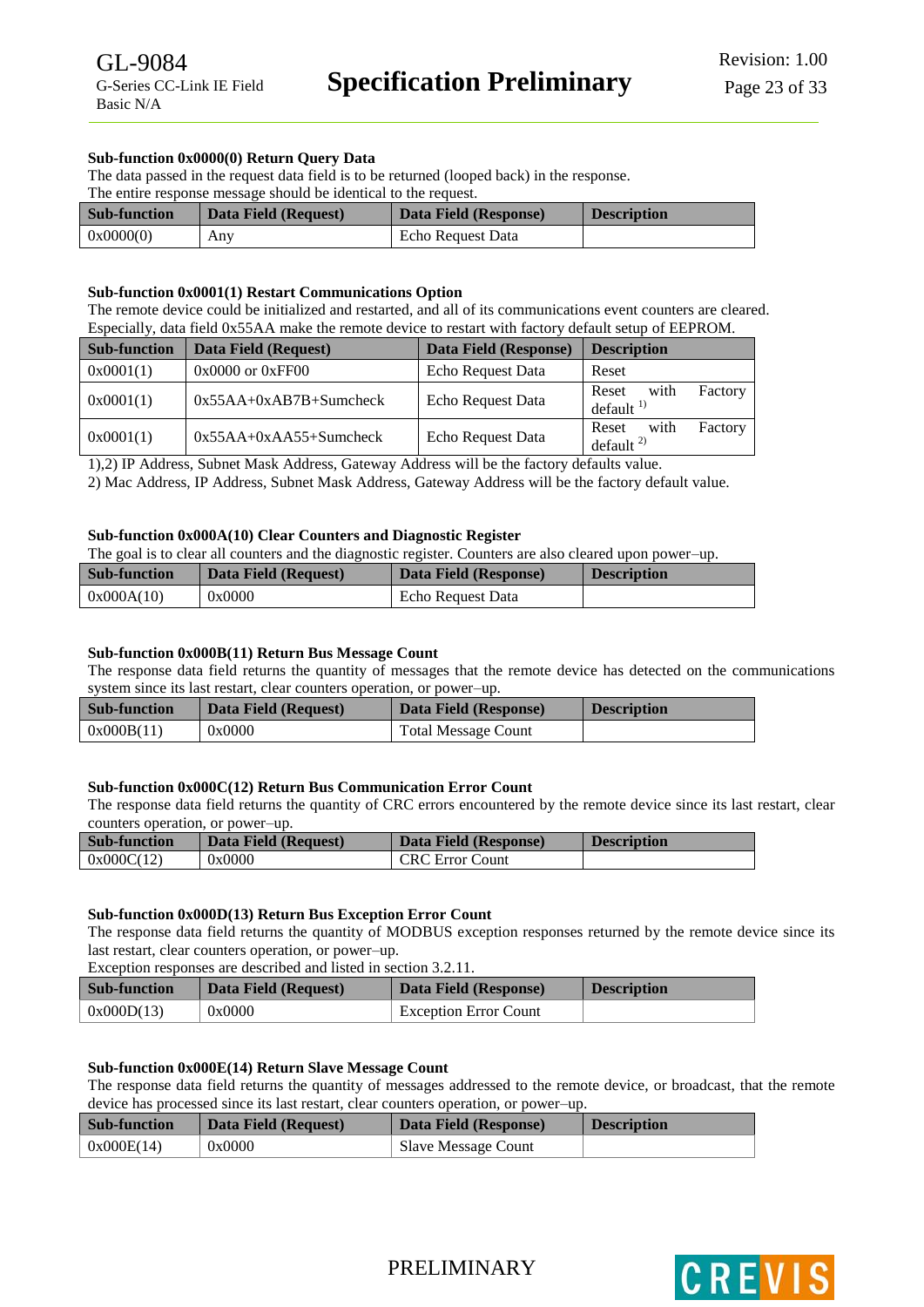#### **Sub-function 0x000F(15) Return Slave No Response Count**

The response data field returns the quantity of messages addressed to the remote device for which it has returned no response (neither a normal response nor an exception response), since its last restart, clear counters operation, or power–up.

| <b>Sub-function</b> | Data Field (Request) | Data Field (Response)   | <b>Description</b> |
|---------------------|----------------------|-------------------------|--------------------|
| 0x000F(15)          | 0x0000               | Slave No Response Count |                    |

#### **Sub-function 0x0064(100) Return Slave ModBus, Internal Bus Status**

The response data field returns the status of ModBus and Internal Bus addressed to the remote device. This status values are identical with status 1word of input process image.

| <b>Sub-function</b> | Data Field (Request) | Data Field (Response)       | <b>Description</b>    |
|---------------------|----------------------|-----------------------------|-----------------------|
| 0x0064(100)         | 0x0000               | ModBus, Internal Bus Status | Same as status 1 word |

#### **Sub-function 0x0065(101) Return Slave Watchdog Error Count**

The response data field returns the quantity of watchdog error addressed to the remote device since its last restart, clear counters operation, or power–up.

| <b>Sub-function</b> | Data Field (Request) | Data Field (Response) | <b>Description</b> |
|---------------------|----------------------|-----------------------|--------------------|
| 0x0065(101)         | 0x0000               | Watchdog Error Count  |                    |



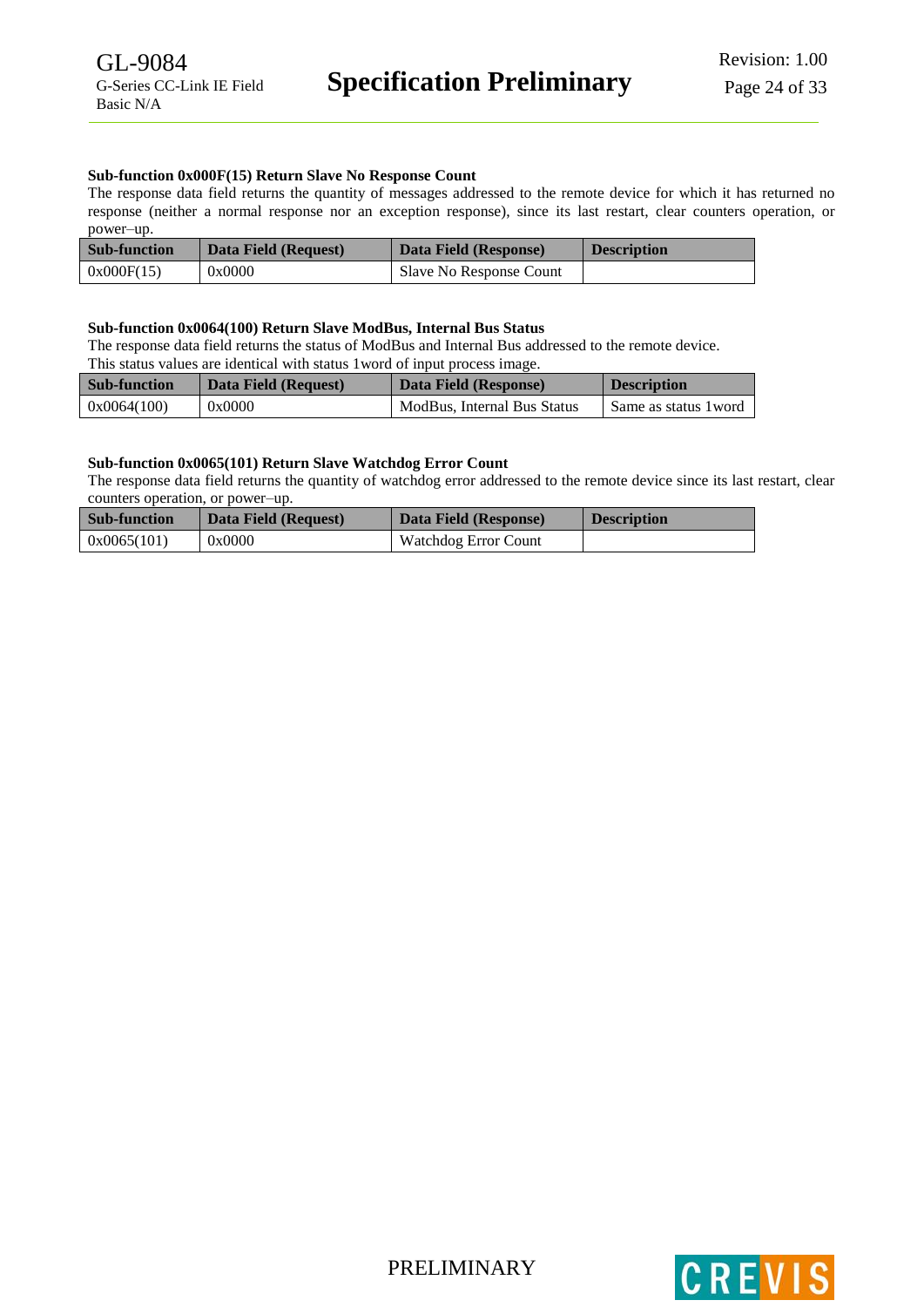# <span id="page-24-0"></span>**3.2.8. 15 (0x0F) Write Multiple Coils**

This function code is used to force each coil in a sequence of coils to either ON or OFF in a remote device. The Request PDU specifies the coil references to be forced. Coils are addressed starting at zero. A logical '1' in a bit position of the field requests the corresponding output to be ON. A logical '0' requests it to be OFF.

The normal response returns the function code, starting address, and quantity of coils forced

| • Request |
|-----------|

| <b>Field name</b>          | <b>Example</b> |
|----------------------------|----------------|
| <b>Function Code</b>       | 0x0F           |
| <b>Starting Address Hi</b> | 0x10           |
| <b>Starting Address Lo</b> | 0x00           |
| Quantity of Outputs Hi     | 0x00           |
| Quantity of Outputs Lo     | 0x0A           |
| <b>Byte Count</b>          | 0x02           |
| Output Value#0             | 0x55           |
| Output Value#1             | 0x01           |

| • Response                 |                |  |
|----------------------------|----------------|--|
| <b>Field name</b>          | <b>Example</b> |  |
| <b>Function Code</b>       | 0x0F           |  |
| <b>Starting Address Hi</b> | 0x10           |  |
| <b>Starting Address Lo</b> | 0x00           |  |
| Quantity of Outputs Hi     | 0x00           |  |
| Quantity of Outputs Lo     | 0x0A           |  |

- In case of address 0x1015~0x1000 output bit value: 00000000\_00000000 changes to 00000001\_01010101.

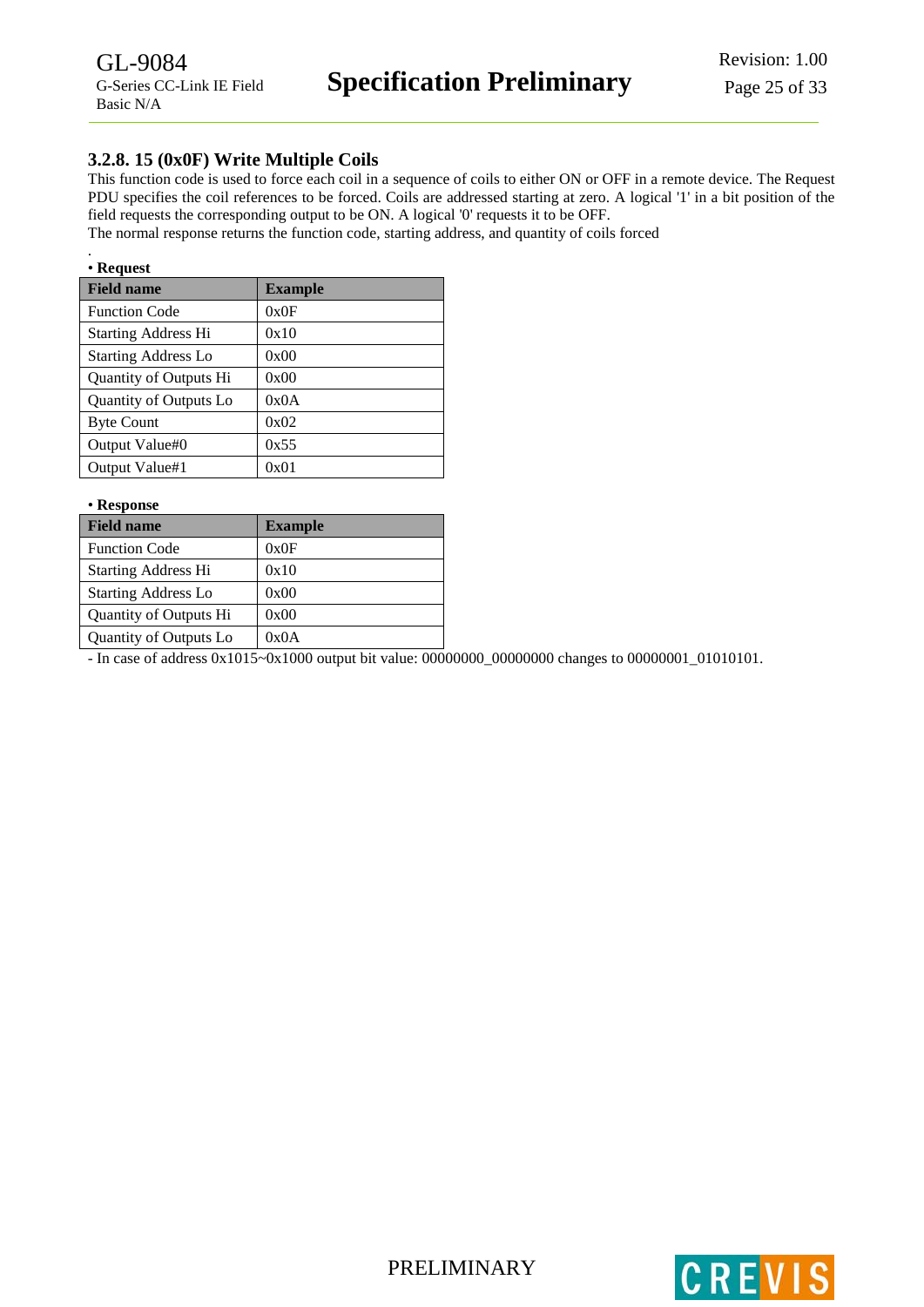## <span id="page-25-0"></span>**3.2.9. 16 (0x10) Write Multiple Resgisters**

This function code is used to write a block of contiguous registers (1 to approx. 120 registers) in a remote device. The requested written values are specified in the request data field. Data is packed as two bytes per register. The normal response returns the function code, starting address, and quantity of registers written.

#### • **Request**

| <b>Field name</b>          | <b>Example</b> |
|----------------------------|----------------|
| <b>Function Code</b>       | 0x0F           |
| <b>Starting Address Hi</b> | 0x10           |
| <b>Starting Address Lo</b> | 0x08           |
| Quantity of Registers Hi   | 0x00           |
| Quantity of Registers Lo   | 0x02           |
| <b>Byte Count</b>          | 0x04           |
| Register Value#0 Hi        | 0x11           |
| Register Value#0 Lo        | 0x22           |
| Register Value#1 Hi        | 0x33           |
| Register Value#1 Lo        | 0x44           |

#### • **Response**

| <b>Field name</b>          | <b>Example</b> |
|----------------------------|----------------|
| <b>Function Code</b>       | 0x0F           |
| <b>Starting Address Hi</b> | 0x10           |
| <b>Starting Address Lo</b> | 0x08           |
| Quantity of Registers Hi   | 0x00           |
| Quantity of Registers Lo   | 0x02           |
|                            |                |

.- In case of address 0x0800, 0x0801 output register value: 0x0000, 0x0000 changes to 0x1122, 0x3344.



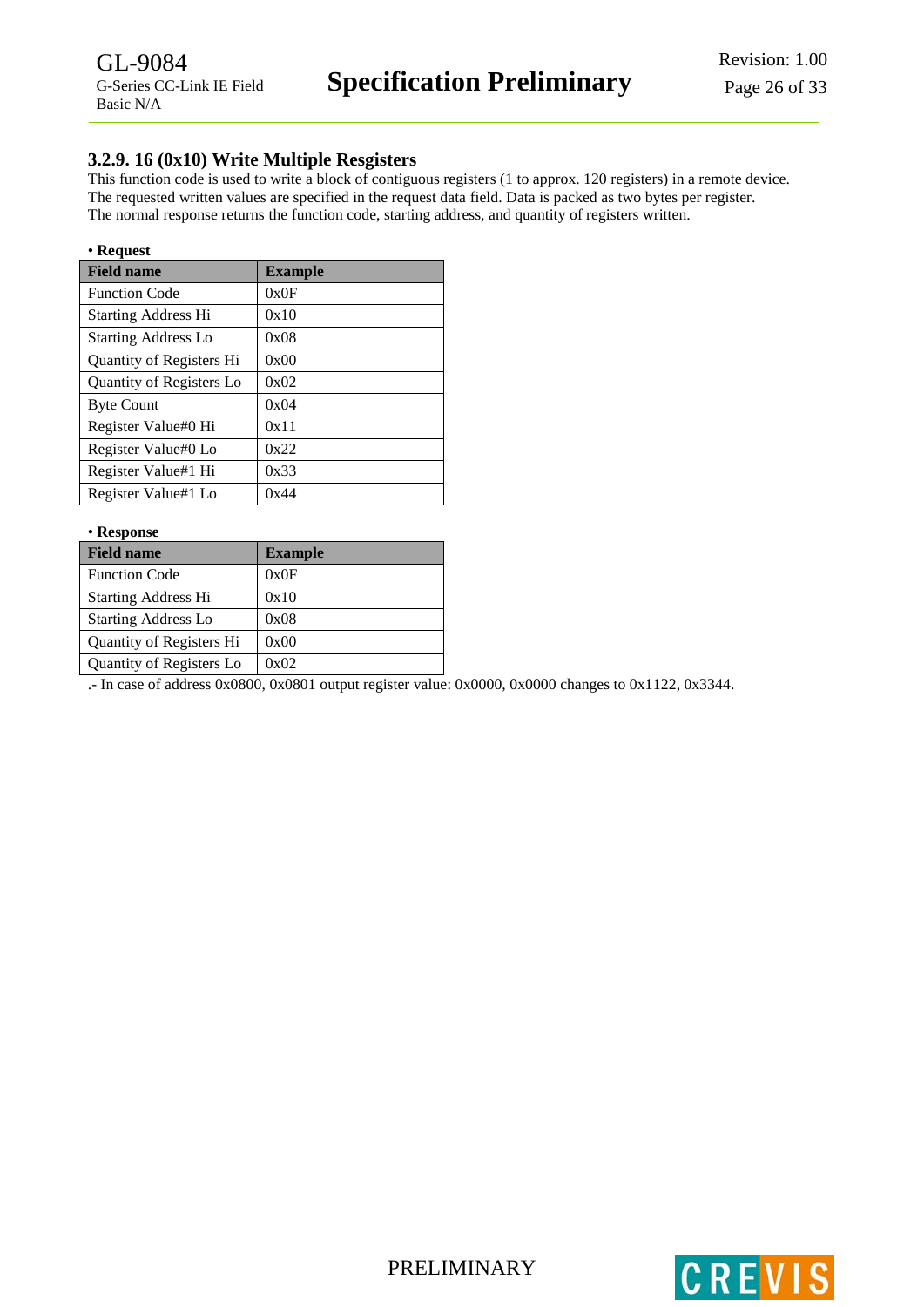## <span id="page-26-0"></span>**3.2.10. 23 (0x17) Read/Write Multiple Resgisters**

This function code performs a combination of one read operation and one write operation in a single MODBUS transaction. The write operation is performed before the read. The request specifies the starting address and number of holding registers to be read as well as the starting address, number of holding registers, and the data to be written. The byte count specifies the number of bytes to follow in the write data field.

The normal response contains the data from the group of registers that were read. The byte count field specifies the quantity of bytes to follow in the read data field.

#### • **Request**

| <b>Field name</b>         | <b>Example</b> |
|---------------------------|----------------|
| <b>Function Code</b>      | 0x17           |
| Read Starting Address Hi  | 0x08           |
| Read Starting Address Lo  | 0x00           |
| Quantity of Read Hi       | 0x00           |
| Quantity of Read Lo       | 0x02           |
| Write Starting Address Hi | 0x08           |
| Write Starting Address Lo | 0x00           |
| Quantity of Write Hi      | 0x00           |
| Quantity of Write Lo      | 0x02           |
| <b>Byte Count</b>         | 0x04           |
| Write Reg. Value#0 Hi     | 0x11           |
| Write Reg. Value#0 Lo     | 0x22           |
| Write Reg. Value#1 Hi     | 0x33           |
| Write Reg. Value#1 Lo     | 0x44           |

#### • **Response**

| <b>Field name</b>    | <b>Example</b> |
|----------------------|----------------|
| <b>Function Code</b> | 0x17           |
| <b>Byte Count</b>    | 0x04           |
| Read Reg. Value#0 Hi | 0x11           |
| Read Reg. Value#0 Lo | 0x22           |
| Read Reg. Value#1 Hi | 0x33           |
| Read Reg. Value#1 Lo | 0x44           |

- In case of address 0x0800, 0x0801 output register value: 0x0000, 0x0000 changes to 0x1122, 0x3344.

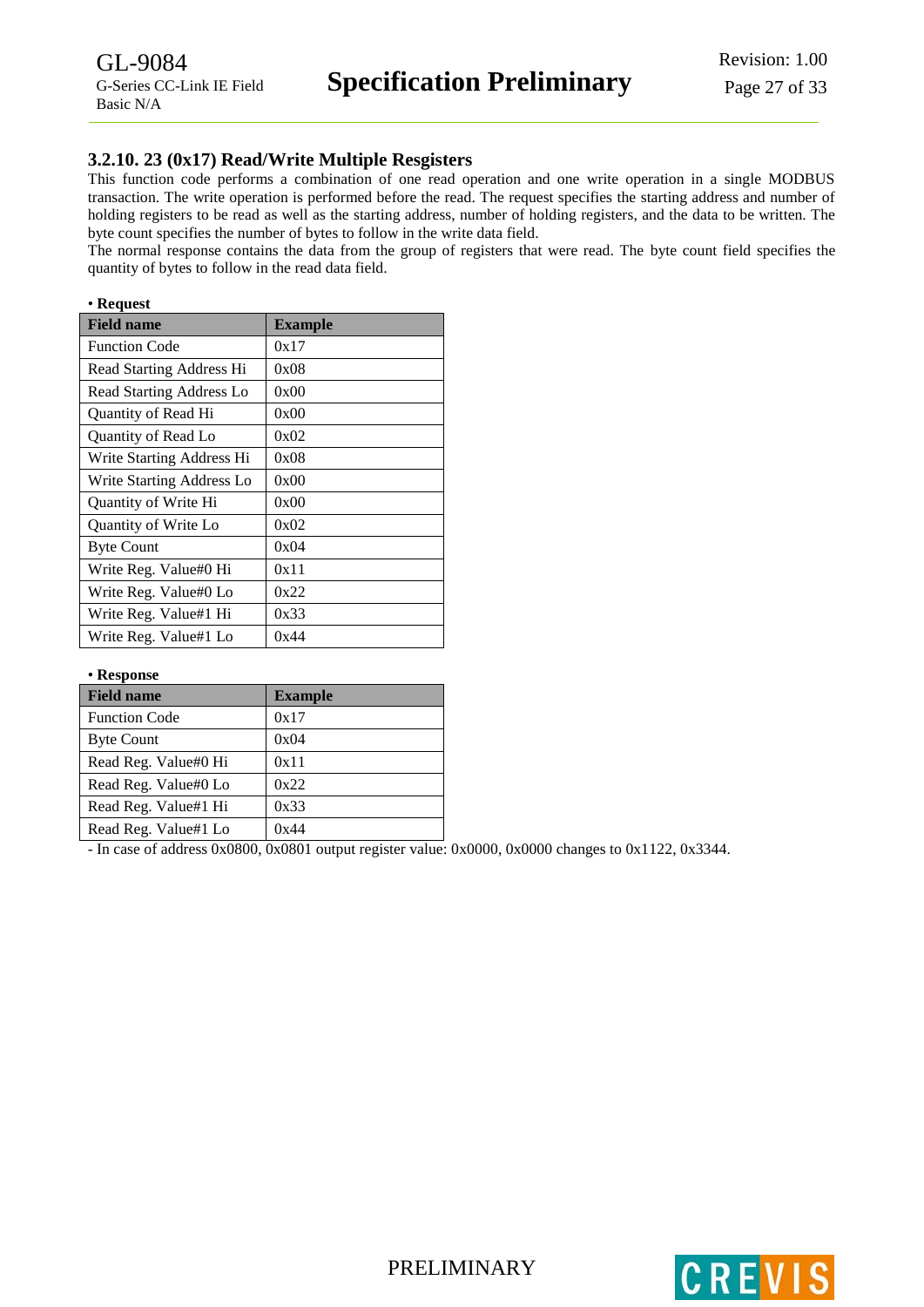## <span id="page-27-0"></span>**3.2.11. Error Response**

In an exception response, the server sets the MSB of the function code to 1. This makes the function code value in an exception response exactly 80 hexadecimal higher than the value would be for a normal response.

#### • **Exception Response Example**

| <b>Field name</b>     | <b>Example</b> |
|-----------------------|----------------|
| <b>Function Code</b>  | 0x81           |
| <b>Exception Code</b> | 0x02           |

#### • **Exception Codes**

| <b>Exception Code</b> | <b>Name</b>                                                                                                                                   | <b>Description</b>                                                                                                                                                                                                                                |  |  |  |
|-----------------------|-----------------------------------------------------------------------------------------------------------------------------------------------|---------------------------------------------------------------------------------------------------------------------------------------------------------------------------------------------------------------------------------------------------|--|--|--|
| 01                    | <b>Illegal Function</b>                                                                                                                       | The function code received in the query is not an allowable action for<br>the server (or slave).                                                                                                                                                  |  |  |  |
| 02                    | Illegal Data Address                                                                                                                          | The data address received in the query is not an allowable address for<br>the server (or slave).                                                                                                                                                  |  |  |  |
| 03                    | Illegal Data Value                                                                                                                            | A value contained in the query data field is not an allowable value for<br>server (or slave).                                                                                                                                                     |  |  |  |
| 04                    | An unrecoverable error occurred while the server (or slave) was<br><b>Slave Device Failure</b><br>attempting to perform the requested action. |                                                                                                                                                                                                                                                   |  |  |  |
| 05                    | Acknowledge                                                                                                                                   | The server (or slave) has accepted the request and is processing it, but<br>a long duration of time will be required to do so.                                                                                                                    |  |  |  |
| 06                    | <b>Slave Device Busy</b>                                                                                                                      | Specialized use in conjunction with programming commands.<br>The server (or slave) is engaged in processing a long-duration program<br>command. The client (or master) should retransmit the<br>message later when the server (or slave) is free. |  |  |  |
| 08                    | <b>Memory Parity Error</b>                                                                                                                    | The server (or slave) attempted to read record file, but detected a parity<br>error in the memory. The client (or master) can retry the request, but<br>service may be required on the server (or slave) device.                                  |  |  |  |
| 0A                    | Gateway Path<br>Unavailable                                                                                                                   | Specialized use in conjunction with gateways, indicates that the<br>gateway was unable to allocate an internal communication path from<br>the input port to the output port for processing the request.                                           |  |  |  |



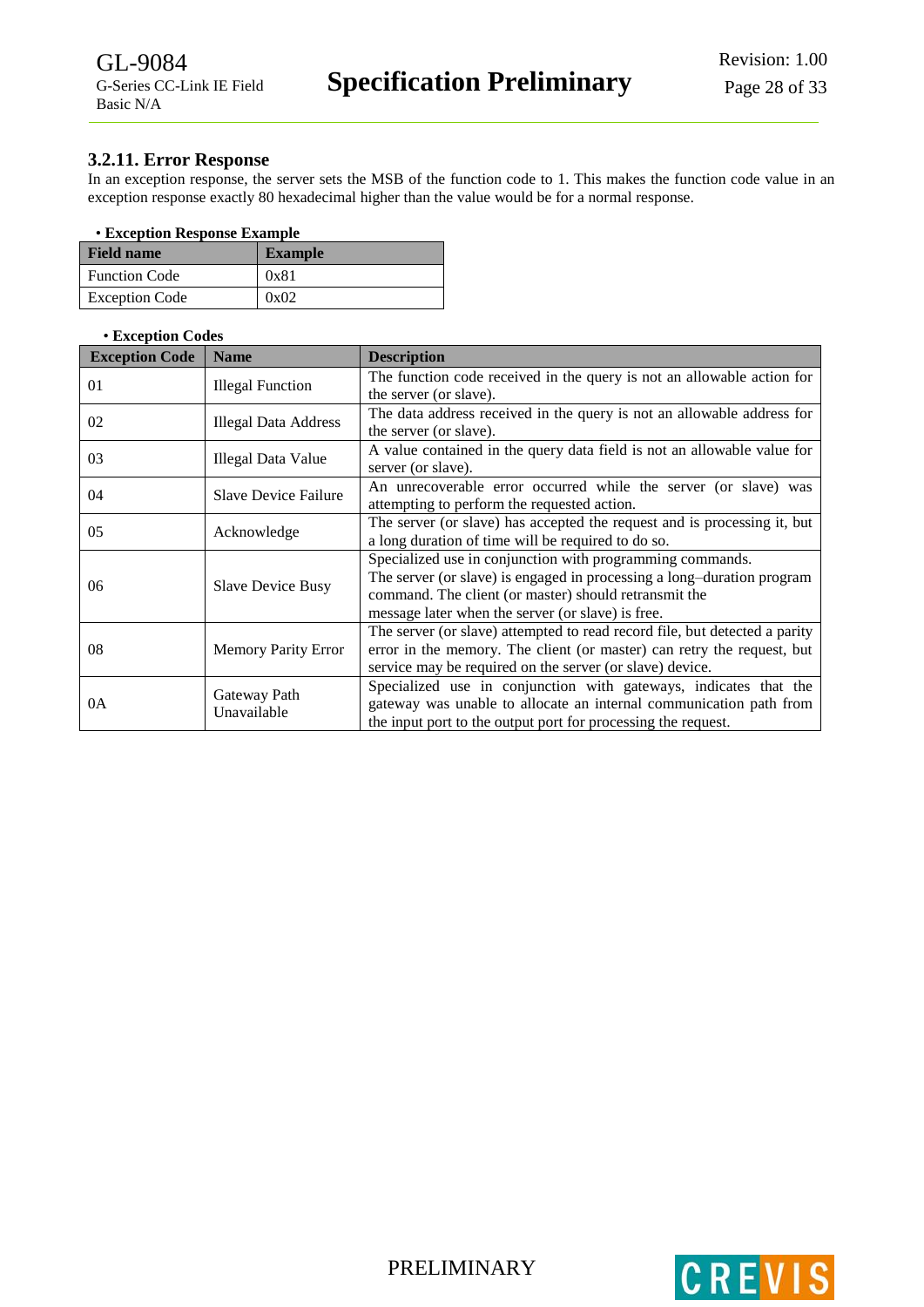# <span id="page-28-0"></span>**3.3. MODBUS Special Register Map**

The special register map can be accessed by function code 3, 4, 6 and 16. Also the special register map must be accessed by read/write of every each address (one address).

| <b>Address</b> | <b>Access</b> | <b>Type, Size</b>                                                                                             | $\mu$ . Therefore recommended by pectation $\mu$ , $\mu$ and $\sigma$ $\sigma$ , $\sigma$ , $\sigma$ , $\sigma$ , $\sigma$ , $\sigma$<br><b>Description</b>                                                                                                                                                                                                   |  |  |
|----------------|---------------|---------------------------------------------------------------------------------------------------------------|---------------------------------------------------------------------------------------------------------------------------------------------------------------------------------------------------------------------------------------------------------------------------------------------------------------------------------------------------------------|--|--|
| 0x1000(4096)   | Read          | 1 word                                                                                                        | Vendor ID = $0x02E5(741)$ , Crevis. Co., Ltd.                                                                                                                                                                                                                                                                                                                 |  |  |
| 0x1001(4097)   | Read          | 1 word                                                                                                        | Device type = $0x000C$ , Network Adapter                                                                                                                                                                                                                                                                                                                      |  |  |
| 0x1002(4098)   | Read          | 1 word                                                                                                        | Product Code = $0x9190$                                                                                                                                                                                                                                                                                                                                       |  |  |
| 0x1003(4099)   | Read          | 1 word                                                                                                        | Firmware revision, if 0x0101, revision 1.01                                                                                                                                                                                                                                                                                                                   |  |  |
| 0x1004(4100)   | Read          | 2word                                                                                                         | Product unique serial number                                                                                                                                                                                                                                                                                                                                  |  |  |
| 0x1005(4101)   | Read          | String upto 34byte                                                                                            | Product name string (ASCII)<br>"GL-9084,CC-Link IE Field Basic,GBUS"                                                                                                                                                                                                                                                                                          |  |  |
| 0x1006(4102)   | Read          | 1 word                                                                                                        | Sum check of EEPROM                                                                                                                                                                                                                                                                                                                                           |  |  |
| 0x1010(4112)   | Read          | 2word                                                                                                         | Firmware release date                                                                                                                                                                                                                                                                                                                                         |  |  |
| 0x1011(4113)   | Read          | 2word                                                                                                         | Product manufacturing inspection date                                                                                                                                                                                                                                                                                                                         |  |  |
| 0x101E(4126)   | Read          | 15word<br>- 2word<br>- 2word<br>- 2word<br>- 3word<br>- 1 word<br>- 1 word<br>- 1 word<br>- 1 word<br>- 2word | Composite Id of following address<br>*TCP mode<br>$0x1050(4176)$ , IP address<br>0x1051(4177), Subnet mask<br>0x1052(4178), Gateway<br>0x1053(4179), Ethernet physical address (MAC ID)<br>0x1000(4096), Vendor ID<br>0x1001(4097), Device type<br>0x1002(4098), Product code<br>$0x1003(4099)$ , Firmware revision<br>$0x1004(4100)$ , Product serial number |  |  |

# <span id="page-28-1"></span>**3.3.1 Adapter Identification Special Resgister (0x1000, 4096)**

- String Type consists of valid string length (first 1word) and array of characters

# <span id="page-28-2"></span>**3.3.2 Adapter Watchdog Time, other Time Special Register (0x1020, 4128)**

A watchdog timer can be configured for timeout periods up to 65535(1unit=100msec). The Watchdog timer will timeout (timer decreased, reached 0) if ModBus operation to the slave node does not occur over the configured watchdog value, then the slave adapter forces that slot output value is automatically set to user-configured fault actions and values.

| <b>Address</b> | <b>Access</b> | <b>Type, Size</b> | <b>Description</b>                                                    |  |  |
|----------------|---------------|-------------------|-----------------------------------------------------------------------|--|--|
|                |               |                   | Watchdog time value 16bit unsigned.                                   |  |  |
|                | Read/Write    | 1 word            | The time value is represented by multiples of 100msec.                |  |  |
| 0x1020(4128)   |               |                   | The 0 (watchdog timeout disabled) is default value.                   |  |  |
|                |               |                   | A changing of watchdog time value resets watchdog error and counter.  |  |  |
| Read           |               | 1 word            | Watchdog timer remain value                                           |  |  |
| 0x1021(4129)   |               |                   | This value is decreased every 100msec                                 |  |  |
| 0x1022(4130)   | Read          | 1 word            | Watchdog error counter, it is cleared by writing address 0x1020       |  |  |
| 0x1023(4131)   | Read/Write    | 1 word            | Enable/disable auto recovery Watchdog error when receiving new frame. |  |  |
|                |               |                   | 0:Disable, 1:Enable(default). Its value is stored in EEPROM.          |  |  |
| 0x1028(4136)   | Read          | 1 word            | IO update time, main loop time. (lusec unit)                          |  |  |



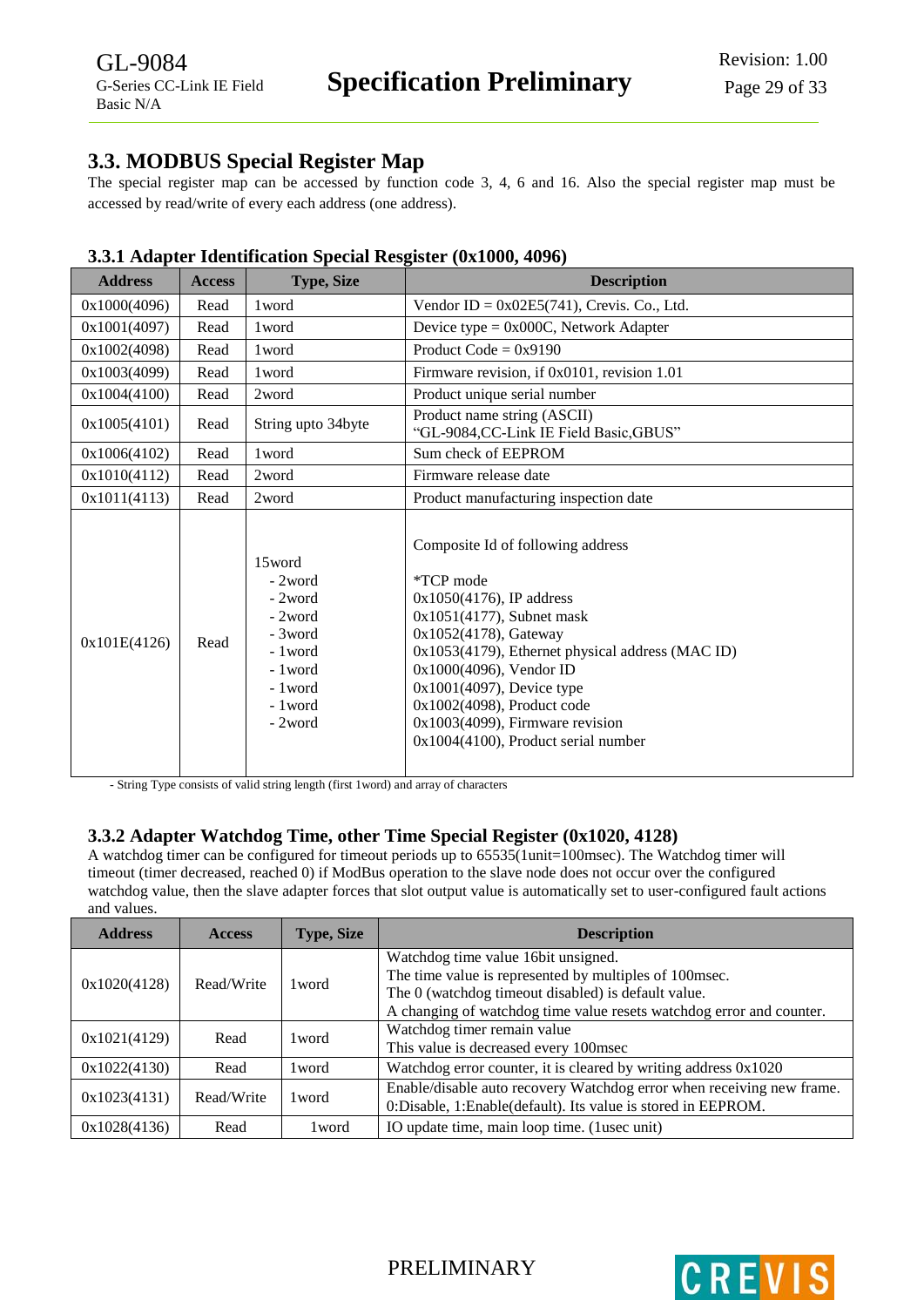# <span id="page-29-0"></span>**3.3.3 Adapter TCP/IP Special Register (0x1040, 4160)**

| <b>Address</b>   | <b>Access</b> | <b>Type, Size</b> | <b>Description</b>                                                                                                                                                                                                                                    |  |  |  |
|------------------|---------------|-------------------|-------------------------------------------------------------------------------------------------------------------------------------------------------------------------------------------------------------------------------------------------------|--|--|--|
| 0x1041(4161)     | Read/Write    | 1 word            | MODBUS/TCP connection timeout time. (0.5sec unit)<br>Maximum time of ModBus connection to stay to be opened without<br>receiving a ModBus request. 0~3600<br>The 120 (60sec) is default value.<br>The value 0 disables connection time out specially. |  |  |  |
| 0x1042(4162)     | Read          | 1 word            | Number of ModBus/TCP connected                                                                                                                                                                                                                        |  |  |  |
| 0x1043(4163)     | Read          | 1 word            | ModBus/TCP port, fixed 502                                                                                                                                                                                                                            |  |  |  |
| 0x1044(4164)     | Read          | 1 word            | Ethernet Interface Speed, 10(10Mbps) or 100(100Mbps)                                                                                                                                                                                                  |  |  |  |
| $0x1045(4165)^*$ | Read/Write    | 1 word            | IP Setting Method.<br>0: BOOTP, 1:DHCP                                                                                                                                                                                                                |  |  |  |
| 0x1046(4166)     | $---$         | ---               | Reserved.                                                                                                                                                                                                                                             |  |  |  |
| 0x1047(4167)     | Read          | 1 word            | Status of DIP SW#9 DHCP/BOOTP(Enable/Disable). 0: OFF, 1: ON                                                                                                                                                                                          |  |  |  |
| 0x1048(4168)     | Read          | 1 word            | Enable/disable Lowest IP address via DIP Switch, 1: Enabled                                                                                                                                                                                           |  |  |  |
| 0x1050(4176)     | Read/Write    | 2word             | IP address. If 192.168.123.1, then 0xA8C0, 0x017B.<br>After update this value, IP address, Subnet mask and Gateway are applied<br>as new one.                                                                                                         |  |  |  |
| 0x1051(4177)     | Read/Write    | 2word             | Subnet mask. If 255.255.255.0, then 0xFFFF, 0x00FF.                                                                                                                                                                                                   |  |  |  |
| 0x1052(4178)     | Read/Write    | 2word             | Gateway. If 192.168.123.254, then 0xA8C0, 0xFE7B.                                                                                                                                                                                                     |  |  |  |
| 0x1053(4179)     | Read          | 3word             | Ethernet physical address (MAC-ID).<br>If 11-22-33-44-55-66, then $0x2211$ , $0x4433$ , $0x6655$ .                                                                                                                                                    |  |  |  |

\* Power off and then power on, this value is applied.



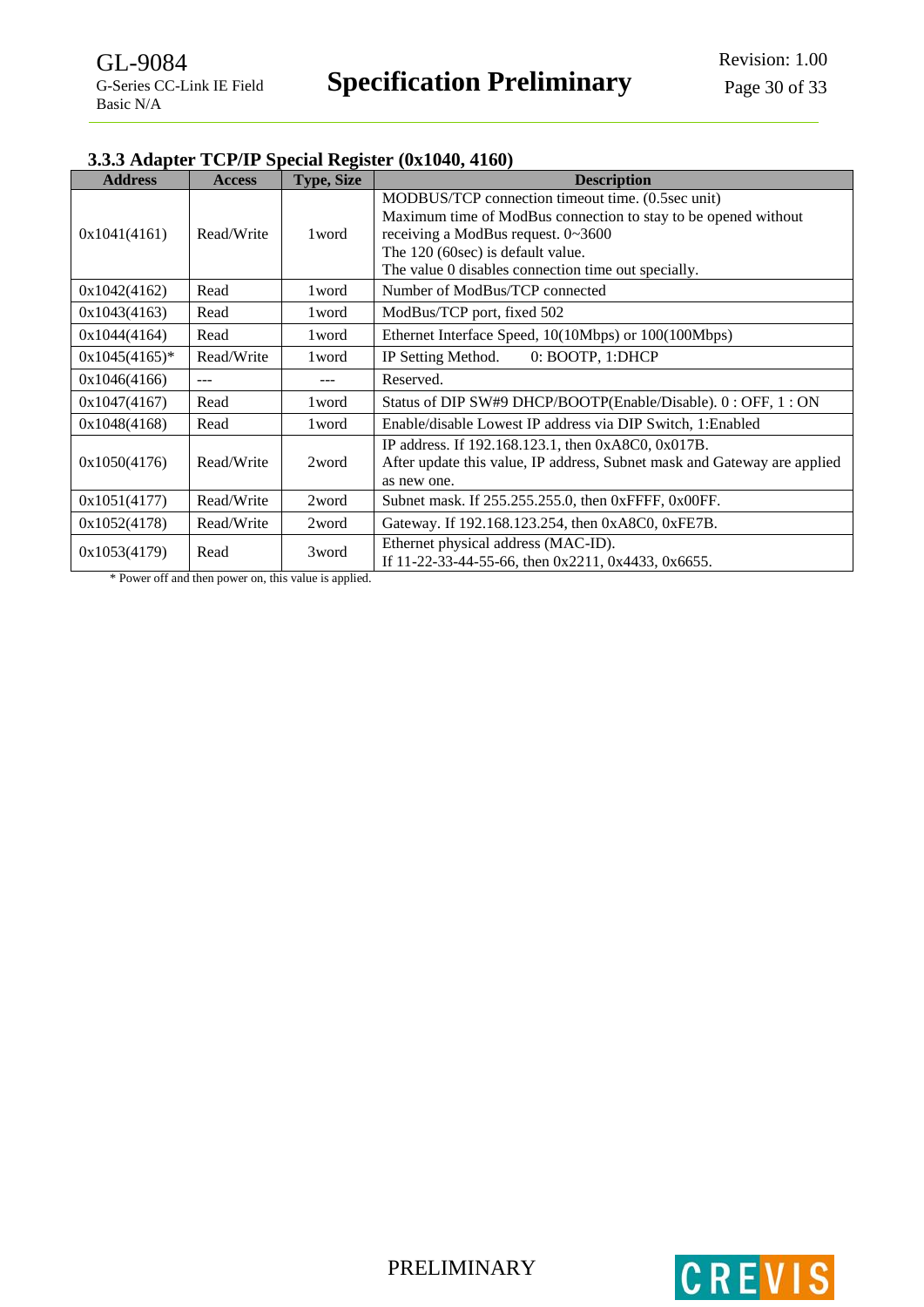<span id="page-30-0"></span>

| 3.3.4. Adapter Information Special Register (0x1100, 4352) |  |
|------------------------------------------------------------|--|
|------------------------------------------------------------|--|

| <b>Address</b> | <b>Access</b> | <b>Type, Size</b> | <b>Description</b>                                                                                  |                                                                                                                                                                                                            |  |
|----------------|---------------|-------------------|-----------------------------------------------------------------------------------------------------|------------------------------------------------------------------------------------------------------------------------------------------------------------------------------------------------------------|--|
| 0x1102(4354)   | Read          | 1 word            | Start address of input image word register. $=0x0000$                                               |                                                                                                                                                                                                            |  |
| 0x1103(4355)   | Read          | 1 word            | Start address of output image word register. $=0x0800$                                              |                                                                                                                                                                                                            |  |
| 0x1104(4356)   | Read          | 1 word            | Size of input image word register.                                                                  |                                                                                                                                                                                                            |  |
| 0x1105(4357)   | Read          | 1 word            | Size of output image word register.                                                                 |                                                                                                                                                                                                            |  |
| 0x1106(4358)   | Read          | 1 word            | Start address of input image bit. $= 0x0000$                                                        |                                                                                                                                                                                                            |  |
| 0x1107(4359)   | Read          | 1 word            | Start address of output image bit. $=0x1000$                                                        |                                                                                                                                                                                                            |  |
| 0x1108(4360)   | Read          | 1 word            | Size of input image bit.                                                                            |                                                                                                                                                                                                            |  |
| 0x1109(4361)   | Read          | 1 word            | Size of output image bit.                                                                           |                                                                                                                                                                                                            |  |
| 0x110A(4362)   | Read          | 1 word            | Update time for cyclic data change (same as $0x1028$ )                                              |                                                                                                                                                                                                            |  |
| 0x110D(4365)   | Read          | 1 word            | Current Dip Switch value.<br>ex) DHCP/Booth enable, Dip $SW(0x01) = 0x0101$                         |                                                                                                                                                                                                            |  |
| 0x110E(4366)   | Read          | upto 33word       | Expansion slot's GT-number including GL<br>First 1word is adapter's number, if GL-9084, then 0x9084 |                                                                                                                                                                                                            |  |
| 0x1110(4368)   | Read          | 1 word            | Number of expansion slot                                                                            |                                                                                                                                                                                                            |  |
| 0x1113(4371)   | Read          | upto 33word       | Expansion slot Module Id.<br>First 1 word is adapter's module id.                                   |                                                                                                                                                                                                            |  |
|                |               |                   | Hi byte is ModBus status, low byte is internal bus status.<br>Zero value means 'no error'.          |                                                                                                                                                                                                            |  |
|                |               |                   | ModBus status                                                                                       | Internal bus status(G-Bus)                                                                                                                                                                                 |  |
| 0x1119(4377)   | Read          | 1 word            | $0x00:$ No Error<br>0x01: ERR_DIP_SWITCH<br>0x40 : ERR_CRC_LRC<br>0x80 : ERR_WATCHDOG               | 0x00: OPERATING<br>0x02: CONNECT_FAULT<br>0x03: CONFIG FAULT<br>0x04 : NO EXPANSION<br>0x05: INVALID_ATTR_VALUE<br>0x06: TOO_MUCH_DATA<br>0x07: VENDOR_ERROR<br>0x08: NOT_EXPECTED_SLOT<br>0x09: CRC_ERROR |  |
| 0x111D(4381)   | Read          | 1 word            | Adapter G-Series Revision.                                                                          |                                                                                                                                                                                                            |  |

\*\* If the slot location is changed, set default value automatically (all expansion slot are live).

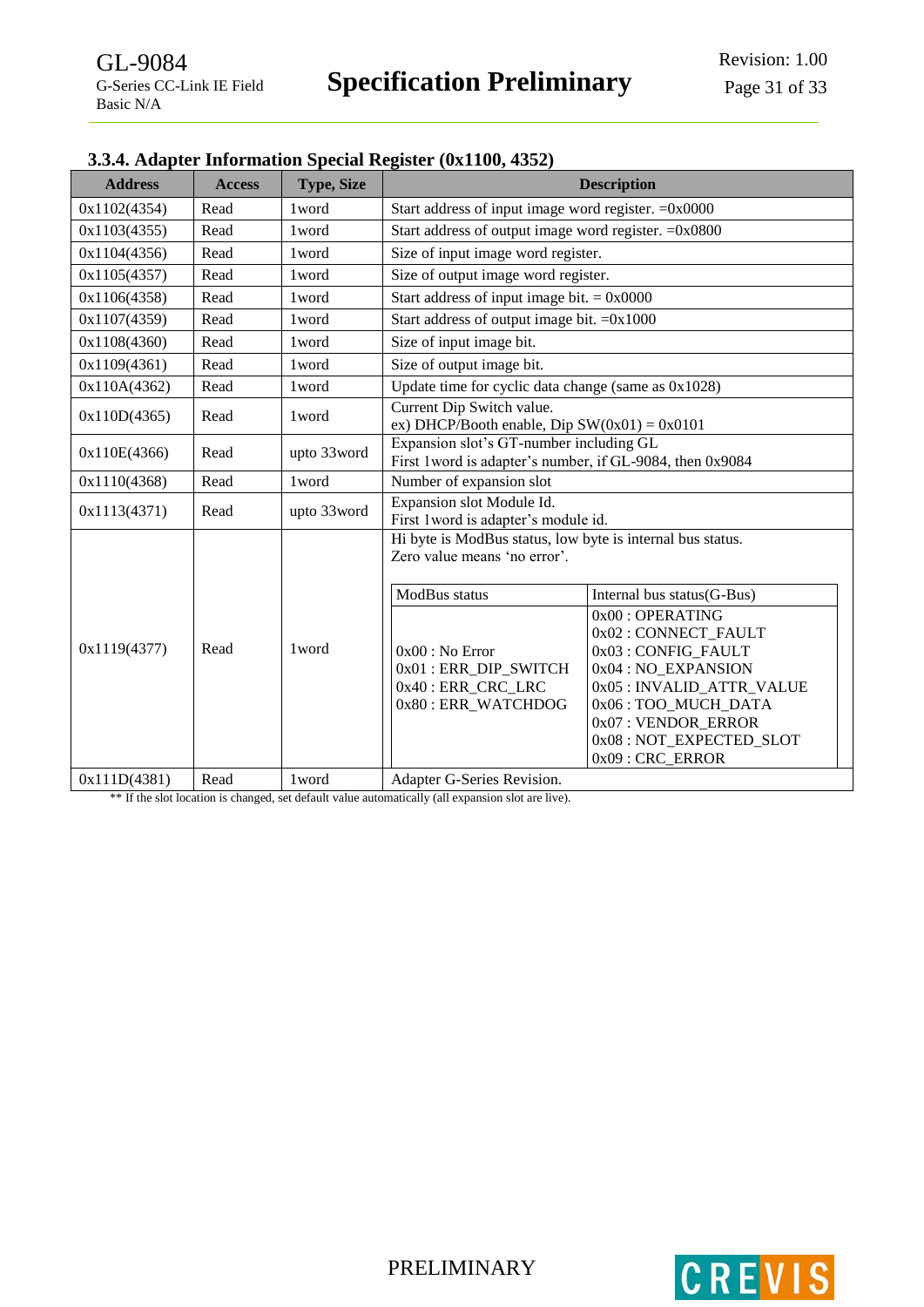## <span id="page-31-0"></span>**3.3.5 Expasion Slot Information Special Resister (0x2000, 8192)**

Each expansion slot has 0x20(32) address offset and same information structure.

| Slot#1  | $0x2000(8192)$ ~ $0x201F(8223)$ Slot#2                                  |         | 0x2020(8224)~0x203F(8255)            |
|---------|-------------------------------------------------------------------------|---------|--------------------------------------|
| Slot#3  | $0x2040(8256)$ ~ $0x205F(8287)$ Slot#4                                  |         | $0x2060(8288)$ ~ $0x207F(8319)$      |
| Slot#5  | $0x2080(8320)$ ~ $0x209F(8351)$ Slot#6                                  |         | $0x20A0(8352)$ ~ $0x20BF(8383)$      |
| Slot#7  | $0x20C0(8384)$ ~ $0x20DF(8415)$                                         | Slot#8  | $0x20E0(8416)$ ~ $0x20FF(8447)$      |
| Slot#9  | $0x2100(8448)$ ~ $0x211F(8479)$                                         | Slot#10 | $0x2120(8480)$ ~ $0x213F(8511)$      |
| Slot#11 | $0x2140(8512)$ ~ $0x215F(8543)$                                         |         | Slot#12 $0x2160(8544)~0x217F(8575)$  |
| Slot#13 | $0x2180(8576)$ ~ $0x219F(8607)$ Slot#14                                 |         | $0x21A0(8608)$ ~ $0x21BF(8639)$      |
| Slot#15 | $0x21C0(8640)$ ~ $0x21DF(8671)$                                         |         | Slot#16 $0x21E0(8672)$ ~0x21FF(8703) |
| Slot#17 | 0x2200(8704)~0x221F(8735) Slot#18 0x2220(8736)~0x223F(8767)             |         |                                      |
| Slot#19 | 0x2240(8768)~0x225F(8799) Slot#20 0x2260(8800)~0x227F(8831)             |         |                                      |
| Slot#21 | $0x2280(8832)$ ~ $0x229F(8863)$ Slot#22 $0x22A0(8864)$ ~ $0x22BF(8895)$ |         |                                      |
| Slot#23 | $0x22C0(8896)$ ~ $0x22DF(8927)$ Slot#24 $0x22E0(8928)$ ~ $0x22FF(8959)$ |         |                                      |
| S1ot#25 | 0x2300(8960)~0x231F(8991) Slot#26 0x2320(8992)~0x233F(9023)             |         |                                      |
| Slot#27 | 0x2340(9024)~0x235F(9055) Slot#28 0x2360(9056)~0x237F(9087)             |         |                                      |
| Slot#29 | 0x2380(9088)~0x239F(9119) Slot#30 0x23A0(9120)~0x23BF(9151)             |         |                                      |
| Slot#31 | 0x23C0(9152)~0x23DF(9183)                                               |         | Slot#32 0x23E0(9184)~0x23FF(9215)    |
| Slot#33 | 0x2400(9216)~0x241F(9247) Slot#34 0x2420(9248)~0x243F(9279)             |         |                                      |
|         |                                                                         |         |                                      |

Slot#63 0x27C0(10176)~0x27DF(10207)

| <b>Address</b><br><b>Offset</b> | <b>Expansion</b><br>Slot#1 | <b>Expansion</b><br>Slot#2 | <b>Expansion</b><br>Slot#3 | <b>Expansion</b><br>Slot#4 | . | <b>Expansion</b><br><b>Slot#63</b> |
|---------------------------------|----------------------------|----------------------------|----------------------------|----------------------------|---|------------------------------------|
| $+ 0x00(+0)$                    | 0x2000(8192)               | 0x2020(8224)               | 0x2040(8256)               | 0x2060(8288)               | . | 0x27C0(10176)                      |
| $+ 0x01(+1)$                    | 0x2001(8193)               | 0x2021(8225)               | 0x2041(8257)               | 0x2061(8289)               | . | 0x27C1(10177)                      |
| $+ 0x02(+2)$                    | 0x2002(8194)               | 0x2022(8226)               | 0x2042(8258)               | 0x2062(8290)               | . | 0x27C2(10178)                      |
| $+ 0x03(+3)$                    | 0x2003(8195)               | 0x2023(8227)               | 0x2043(8259)               | 0x2063(8291)               | . | 0x27C3(10179)                      |
| $+ 0x04(+4)$                    | 0x2004(8196)               | 0x2024(8228)               | 0x2044(8260)               | 0x2064(8292)               | . | 0x27C4(10180)                      |
| $+0x05(+5)$                     | 0x2005(8197)               | 0x2025(8229)               | 0x2045(8261)               | 0x2065(8293)               | . | 0x27C5(10181)                      |
| $+0x06(+6)$                     | 0x2006(8198)               | 0x2026(8230)               | 0x2046(8262)               | 0x2066(8294)               | . | 0x27C6(10182)                      |
| $+ 0x07(+7)$                    | 0x2007(8199)               | 0x2027(8231)               | 0x2047(8263)               | 0x2067(8295)               | . | 0x27C7(10183)                      |
| $+0x08(+8)$                     | 0x2008(8200)               | 0x2028(8232)               | 0x2048(8264)               | 0x2068(8296)               | . | 0x27C8(10184)                      |
| $+0x09(+9)$                     | 0x2009(8201)               | 0x2029(8233)               | 0x2049(8265)               | 0x2069(8297)               | . | 0x27C9(10185)                      |
| $+ 0x0A(+10)$                   | 0x200A(8202)               | 0x202A(8234)               | 0x204A(8266)               | 0x206A(8298)               | . | 0x27CA(10186)                      |
| $+ 0x0B(+11)$                   | 0x200B(8203)               | 0x202B(8235)               | 0x204B(8267)               | 0x206B(8299)               | . | 0x27CB(10187)                      |
| $+0x0C(+12)$                    | 0x200C(8204)               | 0x202C(8236)               | 0x204C(8268)               | 0x206C(8300)               | . | 0x27CC(10188)                      |
| $+ 0x0D(+13)$                   | 0x200D(8205)               | 0x202D(8237)               | 0x204D(8269)               | 0x206D(8301)               | . | 0x27CD(10189)                      |
| $+ 0x0E(+14)$                   | 0x200E(8206)               | 0x202E(8238)               | 0x204E(8270)               | 0x206E(8302)               | . | 0x27CE(10190)                      |
| $+ 0x0F(+15)$                   | 0x200F(8207)               | 0x202F(8239)               | 0x204F(8271)               | 0x206F(8303)               | . | 0x27CF(10191)                      |
| $+ 0x10(+16)$                   | 0x2010(8208)               | 0x2030(8240)               | 0x2050(8272)               | 0x2070(8304)               | . | 0x27D0(10192)                      |
| $+ 0x11(+17)$                   | 0x2011(8209)               | 0x2031(8241)               | 0x2051(8273)               | 0x2071(8305)               |   | 0x27D1(10193)                      |
| $+ 0x12(+18)$                   | 0x2012(8210)               | 0x2032(8242)               | 0x2052(8274)               | 0x2072(8306)               | . | 0x27D2(10194)                      |
| $+ 0x13(+19)$                   | 0x2013(8211)               | 0x2033(8243)               | 0x2053(8275)               | 0x2073(8307)               | . | 0x27D3(10195)                      |
| $+0x14(+20)$                    | 0x2014(8212)               | 0x2034(8244)               | 0x2054(8276)               | 0x2074(8308)               | . | 0x27D4(10196)                      |
| $+0x15(+21)$                    | 0x2015(8213)               | 0x2035(8245)               | 0x2055(8277)               | 0x2075(8309)               | . | 0x27D5(10197)                      |
| $+0x16(+22)$                    | 0x2016(8214)               | 0x2036(8246)               | 0x2056(8278)               | 0x2076(8310)               | . | 0x27D6(10198)                      |
| $+0x17(+23)$                    | 0x2017(8215)               | 0x2037(8247)               | 0x2057(8279)               | 0x2077(8311)               | . | 0x27D7(10199)                      |
| $+0x18(+24)$                    | 0x2018(8216)               | 0x2038(8248)               | 0x2058(8280)               | 0x2078(8312)               | . | 0x27D8(10200)                      |
| $+0x19(+25)$                    | 0x2018(8217)               | 0x2038(8249)               | 0x2058(8281)               | 0x2078(8313)               | . | 0x27D9(10201)                      |
| $+ 0x1A(+26)$                   | 0x201A(8218)               | 0x203A(8250)               | 0x205A(8282)               | 0x207A(8314)               | . | 0x27DA(10202)                      |